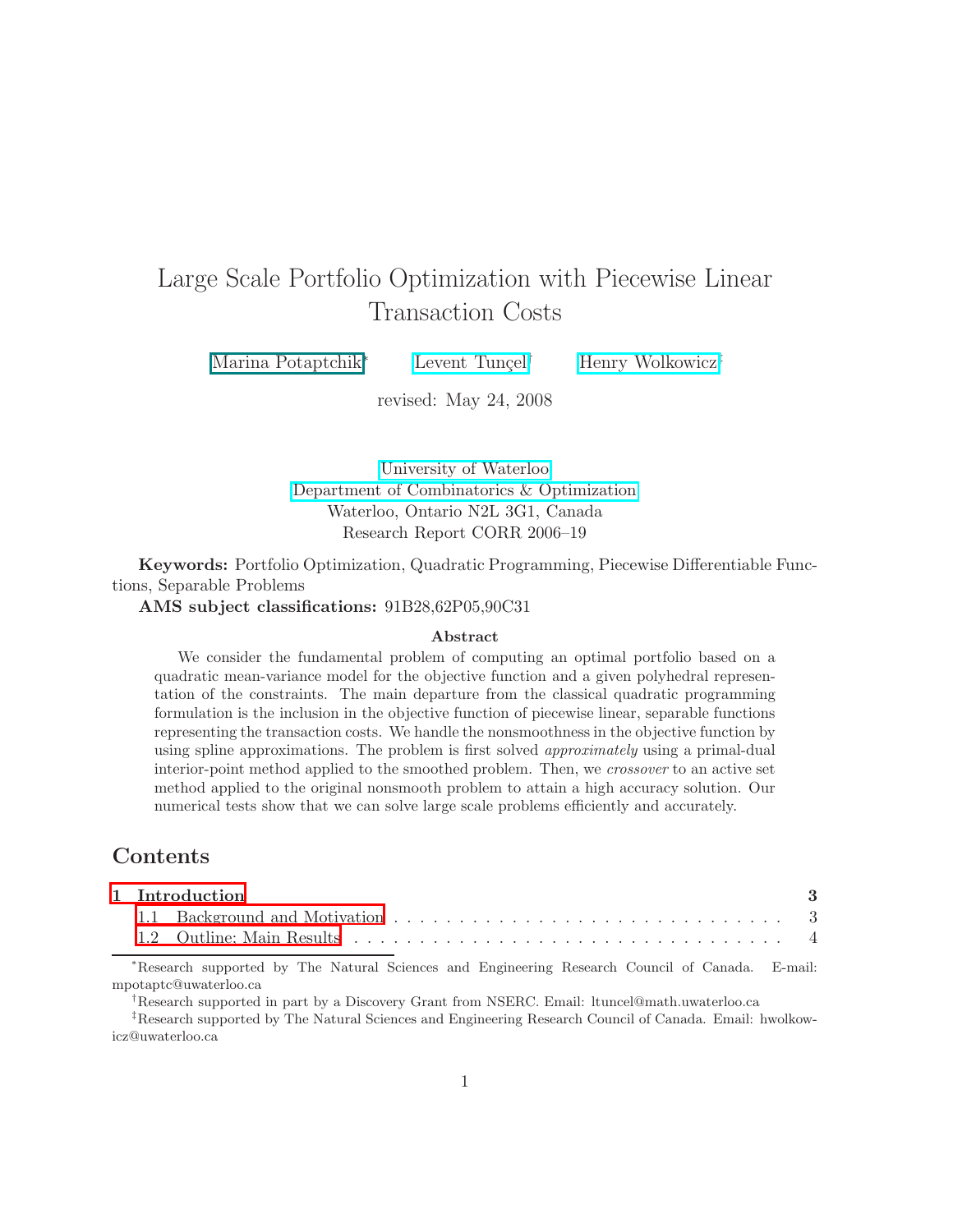| $\mathbf{2}$ | Problem Formulation and Optimality Conditions                            | $\overline{4}$ |
|--------------|--------------------------------------------------------------------------|----------------|
|              | 2.1                                                                      | $\overline{4}$ |
|              | 2.2                                                                      | $\overline{5}$ |
| 3            | Smoothing                                                                | $\overline{7}$ |
|              | 3.1                                                                      | $\overline{7}$ |
|              | Interior-Point Method for Smooth Approximations<br>3.1.1                 | $\overline{7}$ |
|              | 3.1.2                                                                    | 9              |
|              | 3.2                                                                      | 9              |
|              | 3.2.1                                                                    | 10             |
|              | Probabilistic Estimates for the Number of Breakpoints                    | 12             |
| $5^{\circ}$  | <b>Computational Experiments</b>                                         | 14             |
|              | 5.1                                                                      | 14             |
|              | 5.2                                                                      | 15             |
|              | Number of Breakpoints M; Size of Spline Neighborhood $\epsilon$<br>5.2.1 | 15             |
|              | Scaling the Quadratic Term, Risk Aversion<br>5.2.2                       | 16             |
|              | 5.3                                                                      | 17             |
|              | 5.4                                                                      | 18             |
|              | Comparing Linear System Solvers<br>5.5                                   | 19             |
|              | 5.6                                                                      | 22             |
| 6            | Conclusion                                                               | 25             |
|              | A Transaction Costs                                                      | 26             |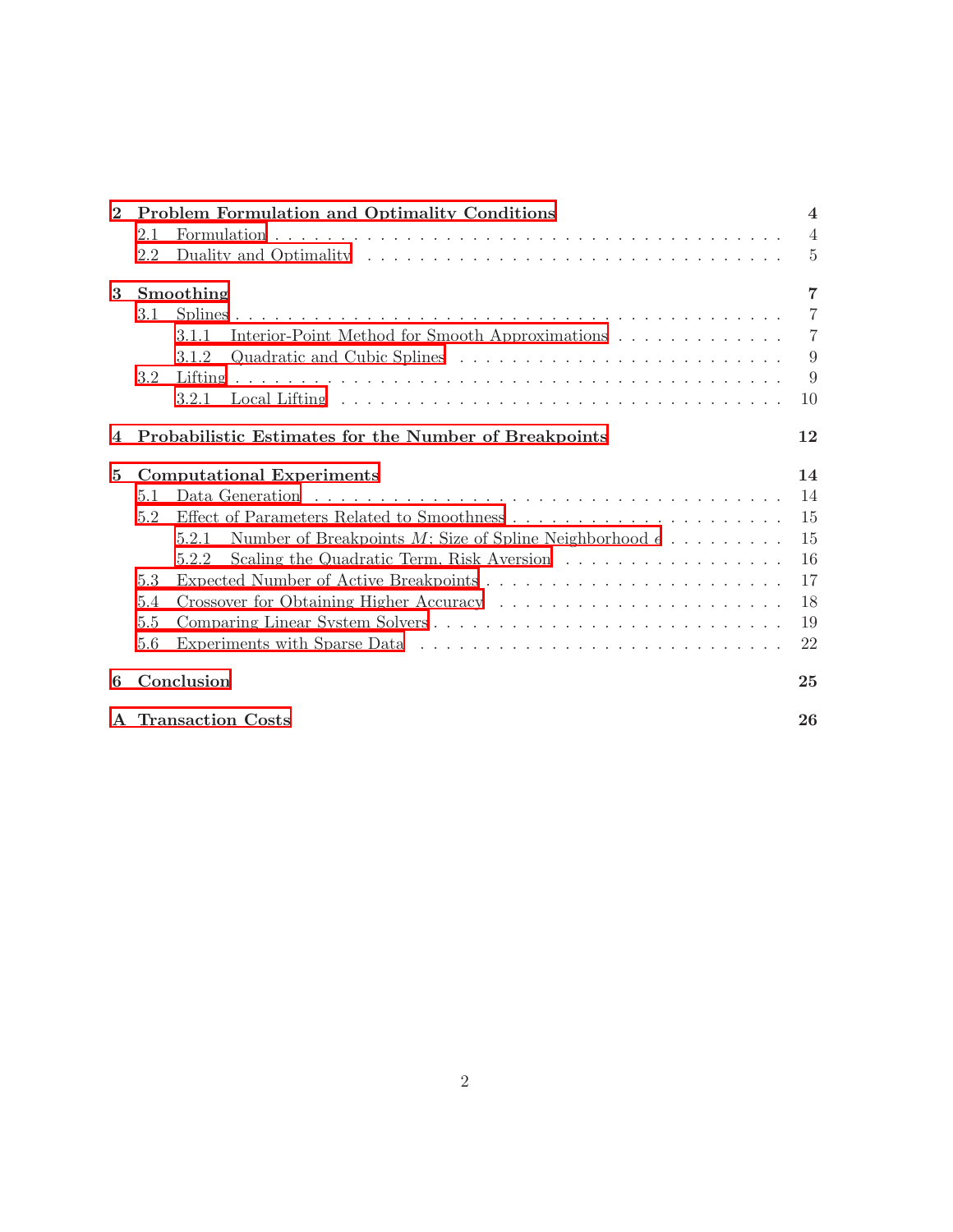### <span id="page-2-0"></span>1 Introduction

We consider the problem of selecting an optimal portfolio that includes transaction costs. (See e.g. [\[7\]](#page-28-0).) We let  $x = (x_1, x_2, \ldots, x_n)^T$  denote the vector of proportions (weights) for each of n given assets of the portfolio. Under the classical mean-variance model, an investor minimizes the quadratic function  $F(x) = \frac{1}{2}x^TQx - td^Tx$ , under linear inequality constraints, i.e. he solves a quadratic program,  $QP$ . Here:  $-d$  is the vector of the expected returns of the assets; Q is a covariance matrix; and t is a fixed positive scalar parameter. Thus, the *utility function*  $F(x)$ combines the two objectives of "maximizing expected return" (i.e. min  $-d^T x$ ) and "minimizing the expected risk" (i.e.  $\min x^T Q x$ ). The function  $F(x)$  combines these two ingredients with the weighting parameter  $t > 0$ ;  $\frac{1}{t}$  represents the degree of risk aversion of the investor. The additional linear inequality constraints in  $QP$  arise from e.g. budget, diversity, and short-selling constraints.

In this paper, we consider the *portfolio optimization problem with transaction costs*, i.e. the minimization of  $f(x) = F(x) + \sum_{i=1}^{n} f_i(x_i)$  subject to linear constraints, where the additional functions  $f_i(x)$  are piecewise linear, convex functions that represent the transaction costs associated with changing the holdings in asset i from the current holding  $\hat{x}_i$  to  $x_i$ . Rather than applying a classical active set approach to handle the piecewise linear constraints, we smooth these nondifferentiable functions with splines and approximately solve the resulting smooth problem using a specialized primal-dual interior-point method, denoted  $IPM$ . Then, once we are close enough to the set of optimal solutions, we apply a crossover technique to an active set method on the original nonsmooth problem. The specialized interior-point method ensures a major savings in total computation time. The active set method guarantees high accuracy of our final solution. We include numerical tests and comparisons.

#### <span id="page-2-1"></span>1.1 Background and Motivation

The portfolio optimization problem with transaction costs involves the minimization of the nonsmooth function  $f(x)$ . The classical approach to these problems is to apply an active set method and replace gradients by subgradients, see e.g. the work on  $\ell_1$  penalty methods [\[33,](#page-30-0) [26\]](#page-29-0), and more recently, the discussion in [\[19\]](#page-29-1). A second approach involves lifting the problem into a higher dimensional space so that the resulting problem is differentiable. Again, the advantage of this approach is that standard active set and  $IPMs$  for  $QPs$  can be applied.

For the  $\ell_1$  penalty problems, one can expect relatively few components of the optimum x to be at points of nondifferentiability, see e.g. [\[19\]](#page-29-1). However (as seen in our Section [4\)](#page-11-0), we can expect a relatively large number of components at points of nondifferentiability (at breakpoints). Therefore, active set methods that deal with the nondifferentiability can be inefficient. Our aim is to test a third approach based on smoothing the objective function using splines. Then, we take advantage of the efficiency of  $IPMs$  on large scale smooth problems, and also exploit the special structure of the portfolio optimization problem.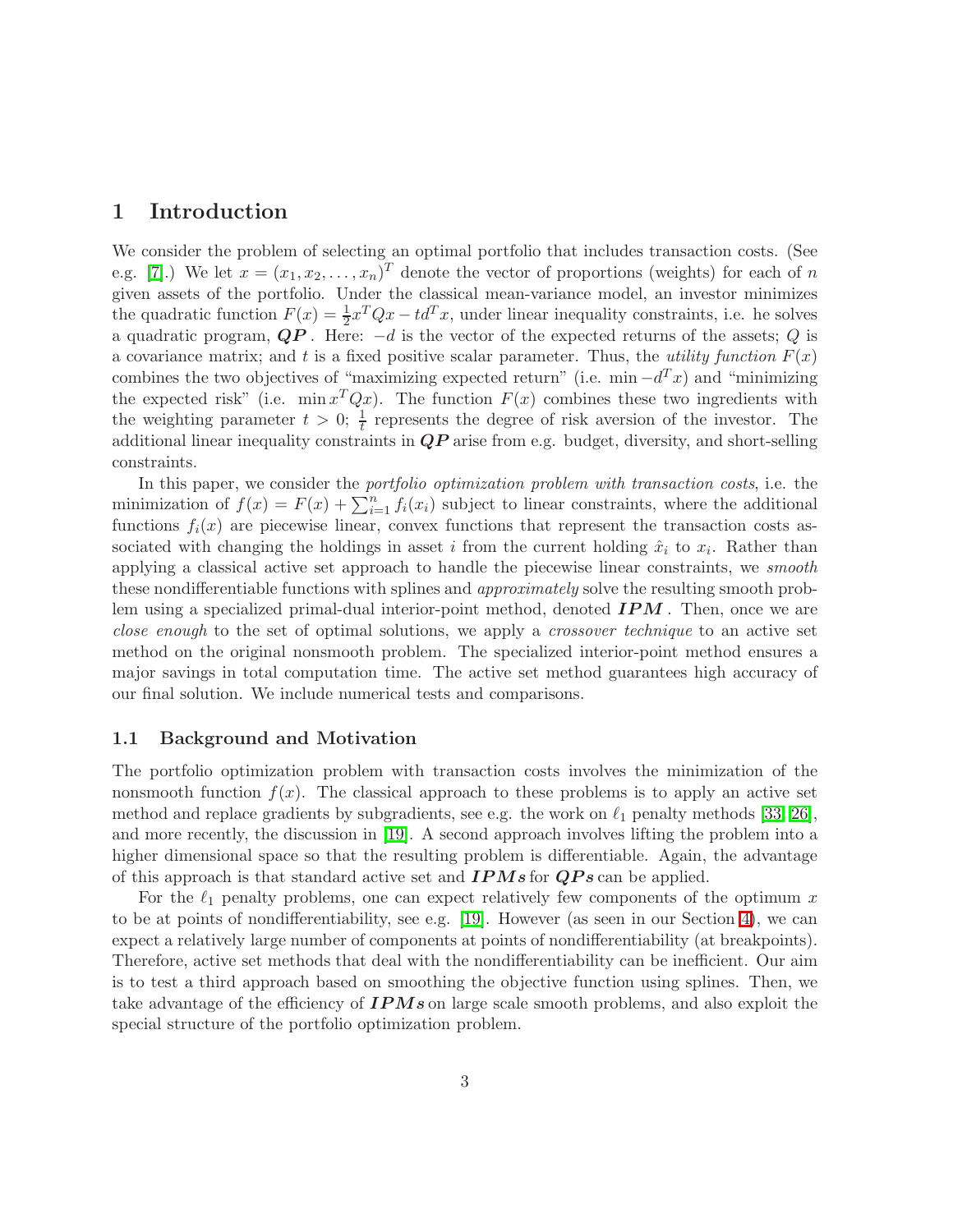Transaction costs arise from e.g. brokerage fees and market impact. (See e.g. [\[4,](#page-28-1) [22,](#page-29-2) [31,](#page-30-1) [3, 3\]](#page-28-2).) Though brokerage fees are often modeled by concave functions, they are dominated by market impact costs for large transactions, and the latter can be modeled using piecewise linear, separable, convex functions.

For more details on the transaction cost model, see Appendix [A.](#page-25-0) Related work on portfolio optimization with transaction costs appears in e.g.  $[27, 21, 23, 11, 15, 31]$  $[27, 21, 23, 11, 15, 31]$  $[27, 21, 23, 11, 15, 31]$  $[27, 21, 23, 11, 15, 31]$  $[27, 21, 23, 11, 15, 31]$  $[27, 21, 23, 11, 15, 31]$ . See e.g.  $[1, 5, 31]$  $[1, 5, 31]$  $[1, 5, 31]$ [6,](#page-28-6) [9,](#page-28-7) [16,](#page-29-7) [17,](#page-29-8) [24,](#page-29-9) [32,](#page-30-2) [34\]](#page-30-3) for approaches to partially separable optimization problems; and see [\[35,](#page-30-4) [20\]](#page-29-10) for smoothing techniques. To the best of our knowledge, none of the pre-existing work in portfolio optimization problems with transaction costs seems to have the versatility of our approach in terms of speed and accuracy. For example, the approaches utilizing second-order cone programming formulations (or semidefinite optimization formulations) with interior-point algorithms cannot obtain the high accuracy solutions that our approach generates with proper choices for the smoothing parameter and stopping criteria to switch to the active set algorithm. Since we handle the portfolio optimization problem by utilizing a combination of an  $IPM$  and an active set approach, and since we control the smoothness parameter of the smoothed problem, depending on the application and needs of the final user, our algorithm is more adaptable to reach a satisfactory compromise (involving speed and accuracy) for the final user.

#### <span id="page-3-0"></span>1.2 Outline; Main Results

In Section [2,](#page-3-1) we present the details of the problem as well as the associated duality and optimality conditions. The smoothing by splines is done in Section [3.1.](#page-6-1) We include a sensitivity analysis. In particular, this proves that more accurate spline approximations yield more accurate solutions of the original problem, i.e. with exact arithmetic, we get continuity of the spline approximations. An alternative approach that replaces the nondifferentiability with additional variables and constraints, a lifting, is presented in Section [3.2.](#page-8-1)

In Section [4,](#page-11-0) we study the expected number of variables  $x_i$  that have values at points of nondifferentiability. These theoretical observations agree with our empirical results.

Computational results are reported in Section [5.](#page-13-0) These results show the advantage of the smoothing technique for large, sparse, problems, compared to the lifting approach. Concluding remarks are given in Section [6.](#page-24-0)

## <span id="page-3-1"></span>2 Problem Formulation and Optimality Conditions

### <span id="page-3-2"></span>2.1 Formulation

We consider the problem of minimization of the function  $f(x)$  subject to linear inequality constraints:

<span id="page-3-3"></span>
$$
(P) \qquad \min_{\text{s.t.}} f(x) \qquad (2.1)
$$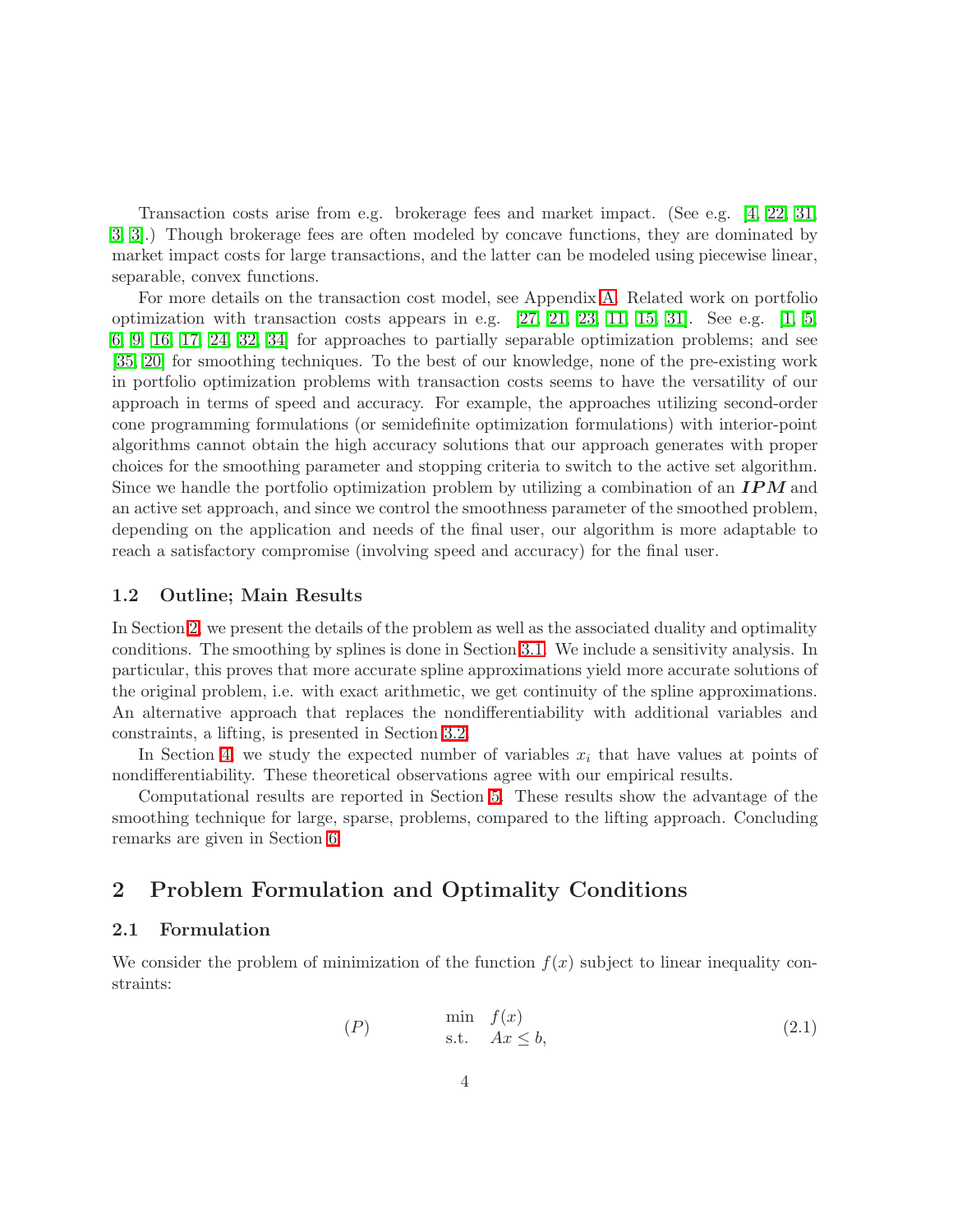where A is an  $m \times n$ -matrix and  $b \in \mathbb{R}^m$ , the objective function

$$
f(x) := F(x) + \sum_{i=1}^{n} f_i(x_i), \qquad F(x) := \frac{1}{2} x^T G x + c^T x,
$$
\n(2.2)

G is symmetric positive definite, and  $f_i(\alpha)$  is a convex, piecewise linear function on R, with break-points at  $d_{ik}$ ,  $i = 1, \ldots, M_i$ , i.e.

$$
f_i(\alpha) := \{ f_{il}(\alpha) := p_{il}\alpha + h_{il}, \quad \text{for} \quad d_{il} \le \alpha \le d_{il+1}, \ l = 0, \dots, M_i,
$$
 (2.3)

<span id="page-4-2"></span>with  $d_{i0} \ll 0$  arbitrarily small, and  $d_{iM_i+1} >> 0$  arbitrarily large. Our approach does not really need strict convexity (mere convexity is sufficient); however, we assume strict convexity for the sake of a cleaner presentation and notational convenience.

Let the feasible set of the problem [\(2.1\)](#page-3-3) be denoted by S; and, for each  $x \in \mathbb{R}^n$ , let the set of active breakpoints, and its complement, be denoted by

 $E(x) := \{i : x_i = d_{il} \text{ for some } l \in \{1, ..., M_i\}\}, \quad N(x) := \{1, ..., n\} \backslash E(x).$  (2.4)

### <span id="page-4-0"></span>2.2 Duality and Optimality

The Lagrangian dual of (P) is  $\max_{u\geq 0} \min_x L(x, u) := f(x) + u^T(Ax - b)$ . The inner-minimization is an unconstrained convex minimization problem. Therefore, we can write down the Wolfe dual program

$$
(D) \quad \max_{\text{s.t.}} \quad L(x, u) \n\text{s.t.} \quad 0 \in \partial_x L(x, u), \quad u \ge 0,
$$
\n
$$
(2.5)
$$

<span id="page-4-1"></span>L.

where  $\partial_x L(x, u)$  denotes the subgradient of L [\[30\]](#page-30-5), i.e.

$$
\partial_x L(x, u) = \{ \phi \in \mathbb{R}^n : \phi^T(y - x) \le L(y, u) - L(x, u), \quad \forall y \in \mathbb{R}^n \}.
$$

**Theorem 2.1** ([\[2\]](#page-28-8)) A point  $x \in \mathbb{R}^n$  minimizes f over S if and only if the following system is consistent

$$
u \ge 0, \quad 0 \in \partial_x L(x, u) \quad dual \; feas.
$$
  
 
$$
Ax \le b \qquad \qquad primal \;feas.
$$
  
 
$$
u^T(Ax - b) = 0 \qquad \qquad complex \; slack.
$$

To further simplify the optimality conditions, we use the following property of subgradients: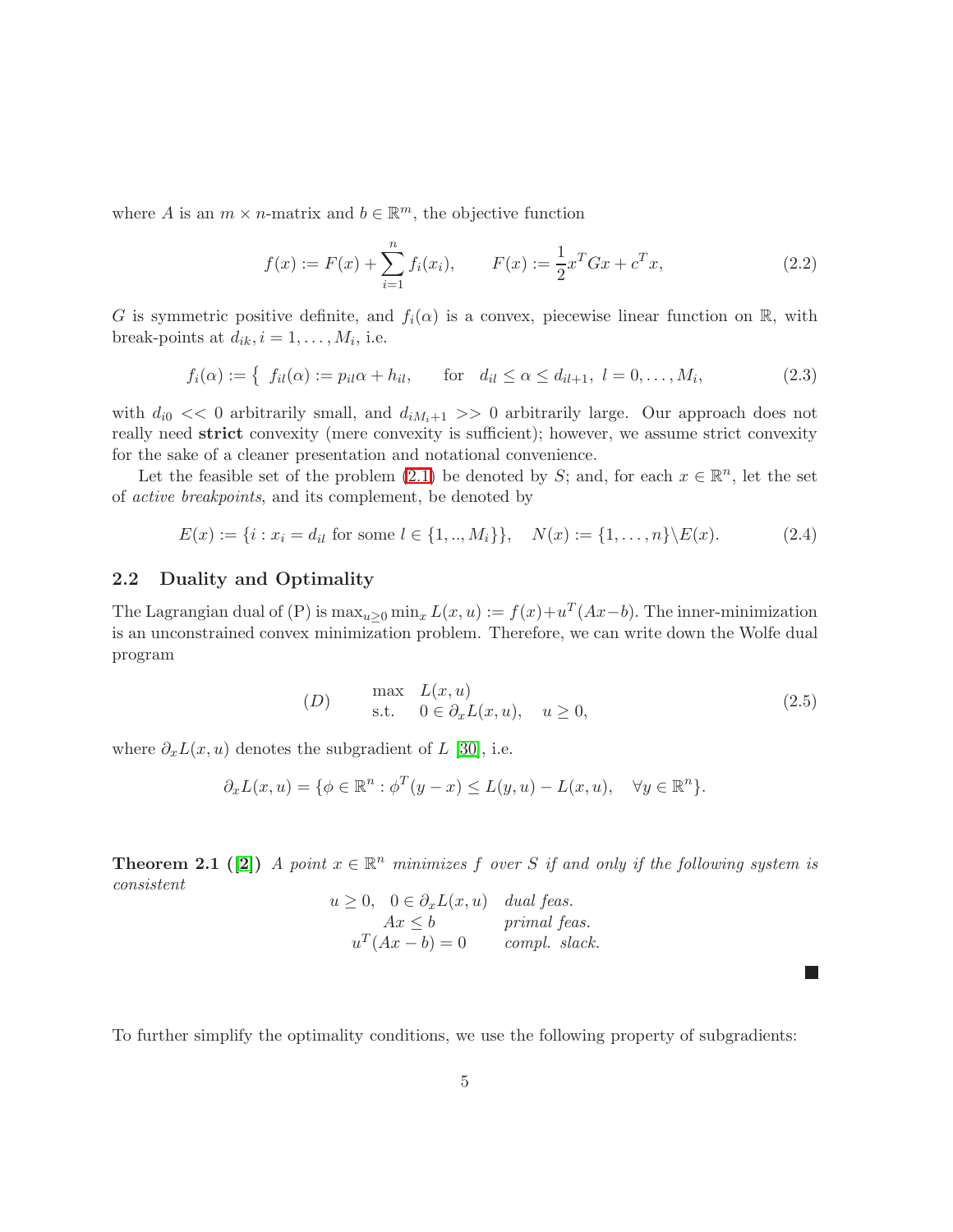**Proposition 2.1** ([\[2\]](#page-28-8)) Let  $\theta = \sum_{i=1}^{m} \theta_i$ , where  $\theta_i : \mathbb{R}^n \to \mathbb{R}$  are convex functions,  $i = 1, ..., m$ . Then  $\partial \theta(x)$  is equal to the Minkowski sum

$$
\partial \theta(x) = \sum_{i=1}^{m} \partial \theta_i(x).
$$

L.

 $\mathbb{R}^n$ 

From Proposition [2.1,](#page-4-1) we get

$$
\partial L(x, u) = \nabla F(x) + \sum_{i=1}^{n} \partial f_i(x_i) + A^T u.
$$

Moreover, the definition of  $f_i(\alpha)$  [\(2.3\)](#page-4-2) yields  $\nabla f_{il} = p_{il}$  and

$$
\partial f_i(\alpha) = \begin{cases} p_{il} & \text{if } d_{il} < \alpha < d_{il+1}, \ l = 0, ..., M_i, \\ [p_{il-1}, p_{il}] & \text{if } \alpha = d_{il}, \ l = 1, ..., M_i, \end{cases}
$$

By abuse of notation, we think of  $f_i$  as a function both on  $\mathbb{R}$  and on  $\mathbb{R}^n$ , i.e.  $f_i(x) \cong f_i(x_i)$ . Then we can identify  $\partial f_i(x) = \partial f_i(x_i) e_i$  (where  $e_i$  is the *i*th unit vector). Now, by Proposition [2.1,](#page-4-1)

$$
0 \in \partial L(x, u) \quad \Leftrightarrow \quad 0 \in (\nabla F(x))_i + \partial f_i(x_i) + (A^T u)_i, \quad i = 1, \dots, n.
$$

<span id="page-5-0"></span>**Corollary 2.1** A point  $x \in \mathbb{R}^n$  is optimal for (P) if and only if there exists  $u \in \mathbb{R}^m$  such that

$$
u \ge 0
$$
  
\n
$$
(Gx)_i + c_i + (A^T u)_i \in \left\{ \begin{array}{ll} -\{p_{il}\} & \text{if } i \in N(x), x_i \in (d_{il}, d_{il+1})\\ -(p_{il-1}, p_{il}) & \text{if } i \in E(x), x_i = d_{il} \end{array} \right. \qquad (dual feas.)
$$
  
\n
$$
s \ge 0, \quad Ax + s = b \qquad (primal feas.)
$$
  
\n
$$
u_i s_i = 0, \quad i = 1, \dots, m \qquad (2.6)
$$

Applying an  $IPM$  directly to the nondifferentiable system  $(2.6)$  would force us to follow a nondifferentiable "central path". Note that  $(x, s, u)$  is on this *central path* corresponding to the barrier parameter  $\mu > 0$ , if and only if it is a solution of the system [\(2.6\)](#page-5-0) with the complementary slackness conditions perturbed to

$$
u_i s_i = \mu, \ i = 1, \ldots, m.
$$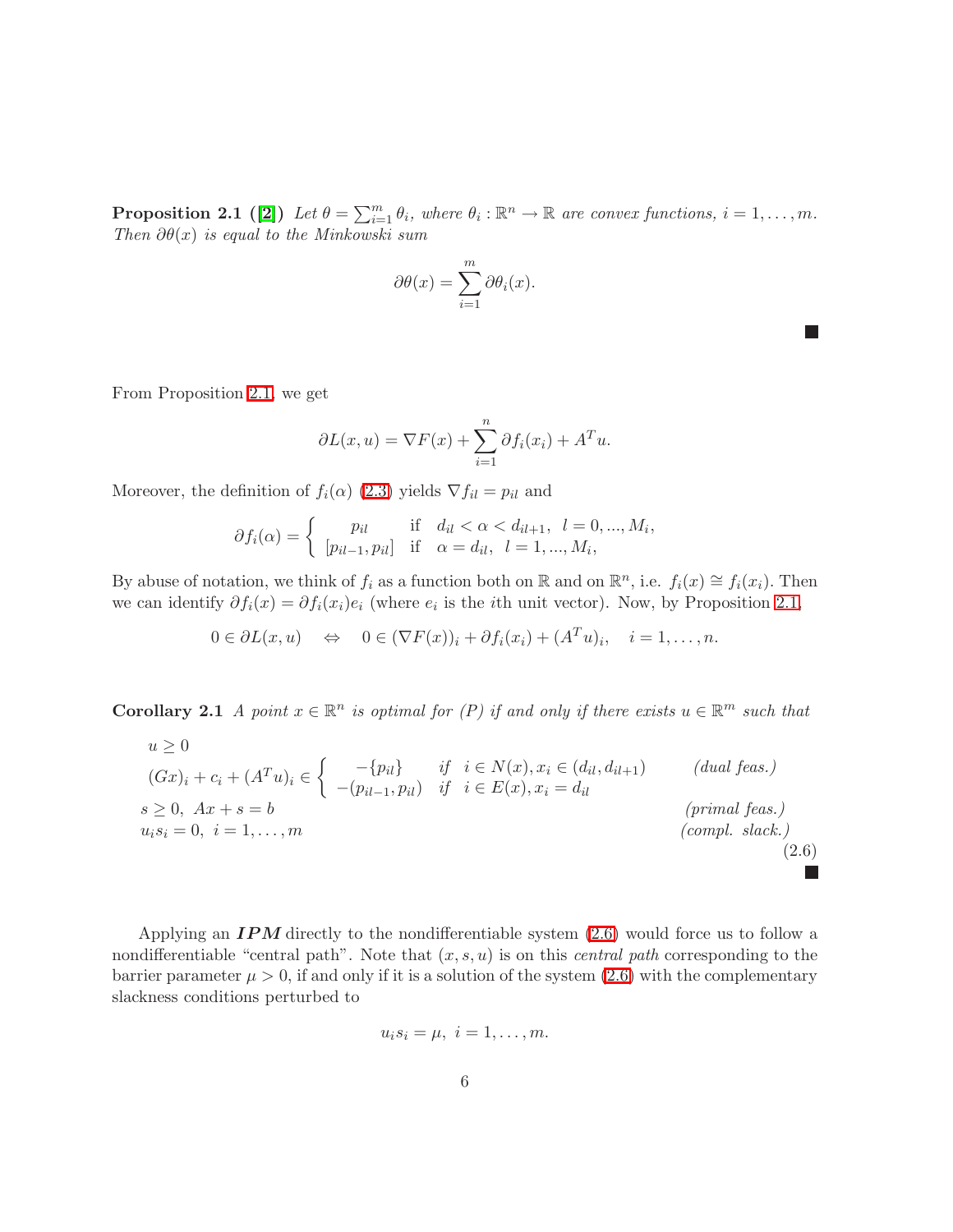Remark 2.1 An alternative derivation of the central path starts with the family of convex optimization problems

min  $f(x) - \mu \sum_{i=1}^{m} \ln(s_i)$ s.t.  $Ax + s = b$ ,

parameterized by  $\mu > 0$ . Under the assumptions that there exists  $\bar{x}$  such that  $A\bar{x} < b$  and  ${x : Ax \le b}$  is bounded, we conclude that for every  $\mu > 0$ , the above convex optimization problem has a unique optimal solution. This set of optimal solutions also defines the central path and establishes the existence and uniqueness of central points for each  $\mu > 0$ .

### <span id="page-6-0"></span>3 Smoothing

We consider two techniques for smoothing  $(P)$ . The first one approximates the piecewise linear functions using smooth splines. The second one extends the linear pieces and maintains the correct values by lifting the problem into a higher dimensional space and adding constraints.

### <span id="page-6-1"></span>3.1 Splines

Approximating the nondifferentiable functions  $f_i(x_i)$  by smooth functions allows us to fully use the theory of differentiable optimization, and in particular, interior-point methods. In many cases the nondifferentiable functions are themselves an approximation of some smooth function. Then, using a convex cubic spline would give a better approximation of the original function, e.g. [\[29\]](#page-30-6); for a general reference on splines, see [\[10\]](#page-28-9).

However, for our portfolio optimization problem, transaction cost functions are generally nonsmooth. Therefore, in this paper, we focus on using smooth convex splines that approximate the given piecewise linear convex functions  $f_i(x_i)$ .

#### <span id="page-6-2"></span>3.1.1 Interior-Point Method for Smooth Approximations

We suppose that the function  $f_i(\alpha)$  is approximated by a smooth family of functions  $\bar{f}_i(\alpha, \epsilon)$ , parameterized by  $\epsilon$ . We denote the first and second derivatives, with respect to  $\alpha$ , by  $\bar{f}_i'(\alpha, \epsilon)$  and  $\bar{f}_i''(\alpha, \epsilon)$ , respectively. For a fixed  $\epsilon > 0$ , and for each  $\mu > 0$ , the following system of perturbed optimality conditions is considered at each iteration of the  $IPM$ , e.g. [\[13\]](#page-28-10),

$$
u > 0
$$
  
\n
$$
(Gx)i + ci + \bar{f}'i(xi, \epsilon) + (ATu)i = 0, \quad \forall i = 1,..., n
$$
  
\n
$$
s > 0, Ax + s = b
$$
  
\n
$$
uisi = \mu, i = 1,..., m
$$
  
\n
$$
(3.1)
$$
  
\npartial feas.  
\npartial feas.  
\n
$$
(3.1)
$$

<span id="page-6-3"></span>Let  $(x, u, s)$  be a current iterate for solving [\(3.1\)](#page-6-3), with  $(u, s) > 0$ . We set the barrier parameter  $\mu := \frac{u^T s}{m}$ , and define the vector of first derivatives  $g := (\bar{f}_1^{\prime}(x_1, \epsilon), \ldots, \bar{f}_n^{\prime}(x_n, \epsilon))^T$ ,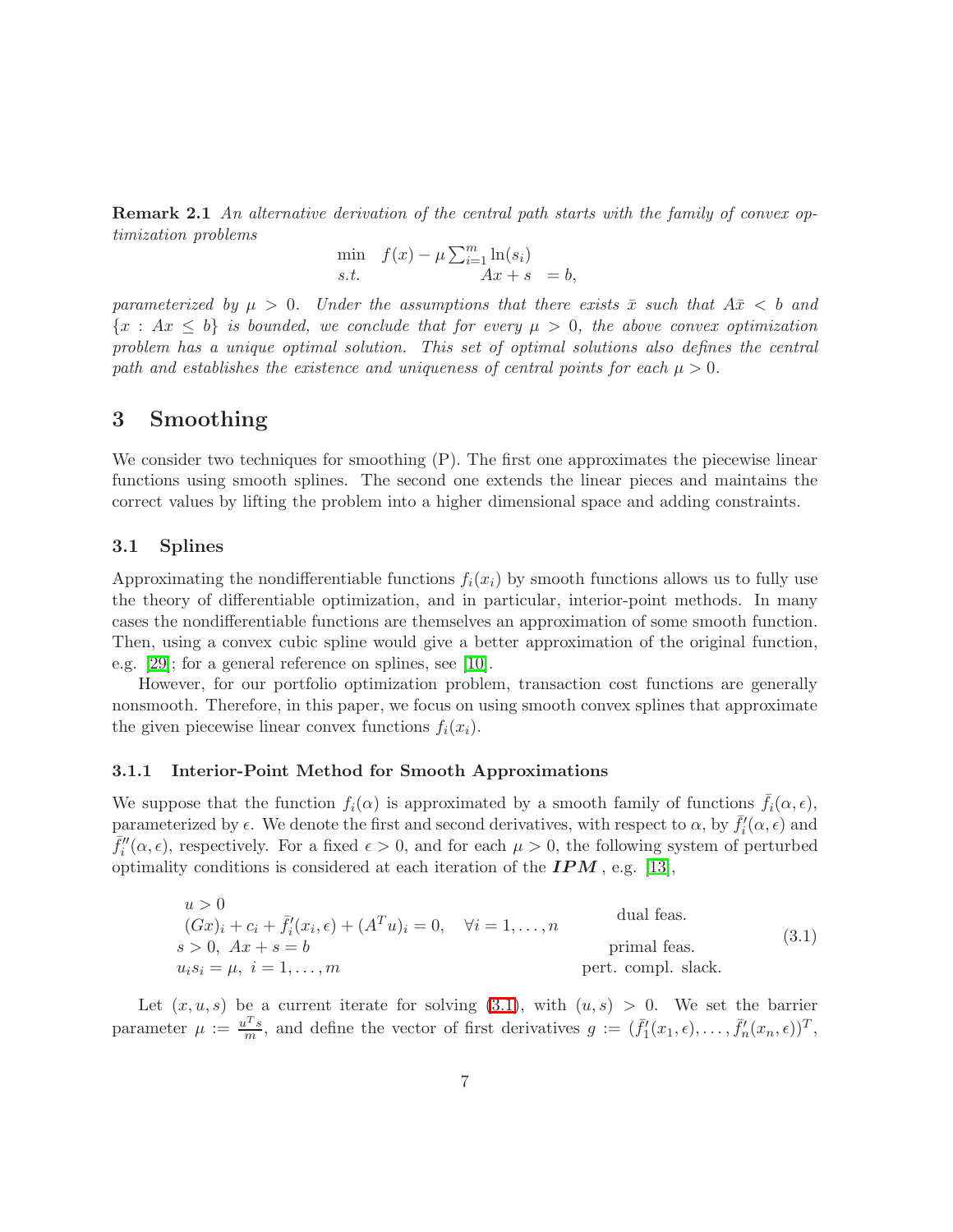and the diagonal matrices

$$
U := \text{Diag}(u_1, \ldots, u_m), \quad S := \text{Diag}(s_1, \ldots, s_m), \quad H := \text{Diag}(\bar{f}_1''(x_1, \epsilon), \ldots, \bar{f}_n''(x_n, \epsilon)).
$$

<span id="page-7-0"></span>Then the search direction for [\(3.1\)](#page-6-3) is found from the linearized system (Newton's equation)

$$
\begin{bmatrix}\nG+H & A^T & 0 \\
A & 0 & I \\
0 & S & U\n\end{bmatrix}\n\begin{pmatrix}\n\Delta x \\
\Delta u \\
\Delta s\n\end{pmatrix} =\n\begin{bmatrix}\n-r_c \\
-r_b \\
-Us+\sigma\mu e\n\end{bmatrix},
$$
\n(3.2)

where the residuals

$$
r_c := Gx + c + g + A^T u, \quad r_b := Ax + s - b,
$$

e is the vector of ones, and  $\sigma \in [0,1]$  is the centering parameter.

We can use block eliminations to simplify the linearized system. We first solve

$$
\Delta s = -U^{-1}S\Delta u - s + \sigma \mu U^{-1}e.
$$

<span id="page-7-1"></span>Then we can eliminate  $\Delta s$  and rewrite [\(3.2\)](#page-7-0) as the symmetric, indefinite, linear system  $(n + m)$ sized, augmented or quasidefinite system)

$$
\begin{bmatrix}\nG+H & A^T \\
A & -U^{-1}S\n\end{bmatrix}\n\begin{bmatrix}\n\Delta x \\
\Delta u\n\end{bmatrix} =\n\begin{bmatrix}\n-r_c \\
-r_b + s - \sigma \mu U^{-1} e\n\end{bmatrix}.
$$
\n(3.3)

Further, since

$$
\Delta u = S^{-1}U[A\Delta x + r_b - s + \sigma \mu U^{-1} e] = -u + S^{-1}[U(A\Delta x + r_b) + \sigma \mu e],
$$

<span id="page-7-2"></span>we can eliminate  $\Delta u$  and obtain the (*n* sized, normal equation system)

$$
[G + H + AT(S-1U)A] \Delta x = -r_c + AT(S-1U)[-r_b + s - \sigma \mu U-1e]
$$
  
= -r\_c + A<sup>T</sup>[u - S<sup>-1</sup>(Ur<sub>b</sub> + \sigma \mu e)]  
= -(Gx + c + g) - A<sup>T</sup>S<sup>-1</sup>[Ur<sub>b</sub> + \sigma \mu e]. (3.4)

We can add upper and lower bounds  $b_l \leq x \leq b_u$  to the problem and exploit the special structure of these constraints, rather than treating them as part of A. (The details are wellknown and can be found in [\[28\]](#page-30-7) and the references therein.)

So, far, we focused on the general structure of our choice for the search direction. Another very important ingredient of interior-point algorithms is the step size selection (in our case, step size choices for the dual are particularly critical). We used an adaptive approach to find the search direction and the step size choices. We based the choice of the centering parameter  $\sigma$ on the size of the step from the previous iteration, i.e. we decreased (respectively increased)  $\sigma$ if the last step size was large (respectively small). (E.g. if the step size was less than 0.001, we chose  $\sigma = 2.1$ , which results in an increase in the current value of  $\mu$ .) We also monitored the changes in the dual constraints. If a step size of  $\alpha$  resulted in the infinity norm of the dual residual vector to more than double, we replaced  $\alpha$  by  $0.9\alpha$  repeatedly, until the dual residual was under control.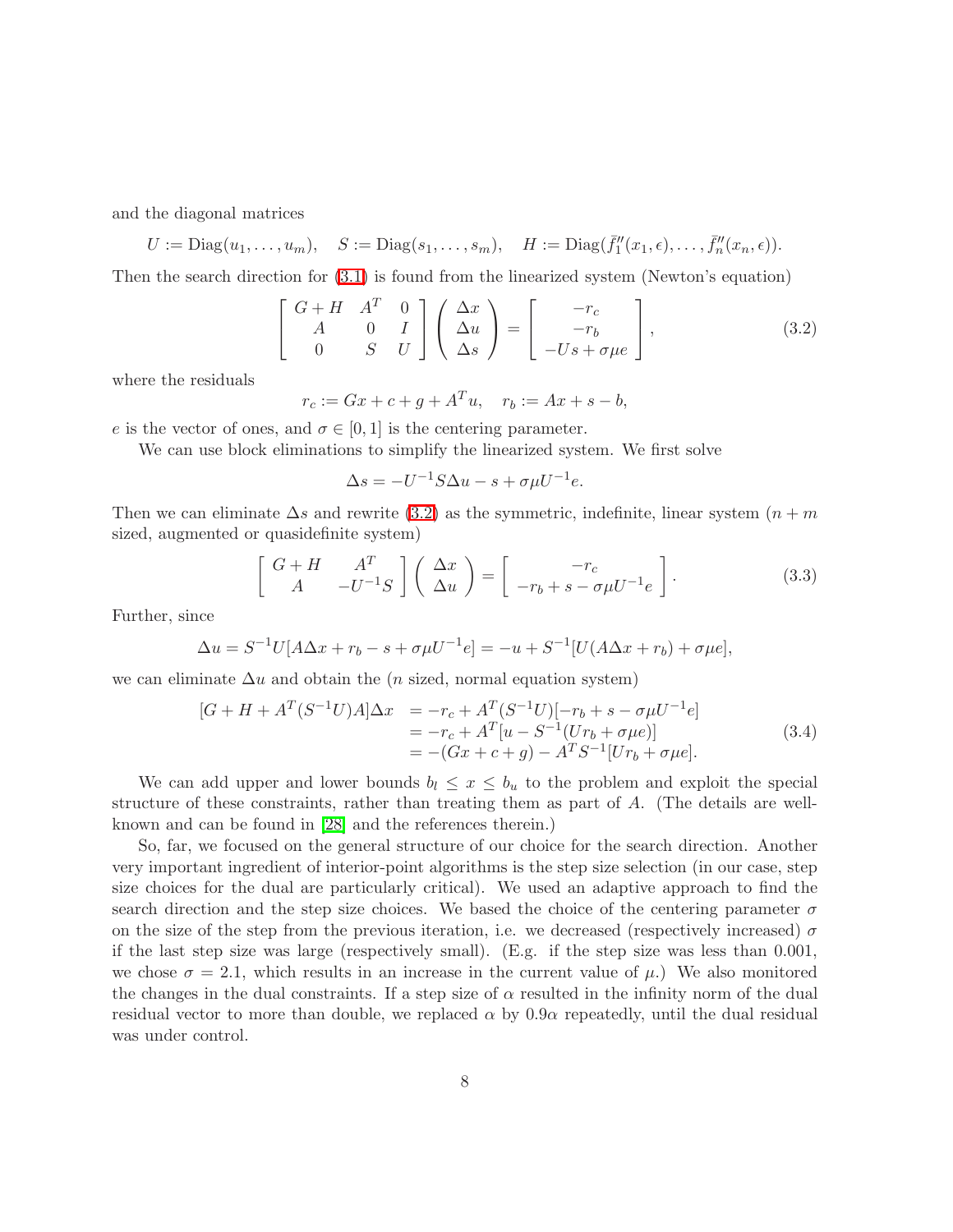### <span id="page-8-0"></span>3.1.2 Quadratic and Cubic Splines

We actually approximate the piecewise linear convex function  $f_i(\alpha)$  with a parameterized (by  $\epsilon$ ) family of quadratic and cubic convex splines

$$
\bar{f}_i(\alpha, \epsilon) := f_i(\alpha) + s_i(\alpha, \epsilon). \tag{3.5}
$$

Let  $\Delta p_{il} := p_{il} - p_{il-1}$ . For the quadratic spline we get

$$
s_i(x_i, \epsilon) = \begin{cases} \frac{\Delta p_{il}}{4\epsilon}(x_i - d_{il} + \epsilon)^2 & \text{if } \epsilon > 0, x_i \in [d_{il} - \epsilon, d_{il} + \epsilon], \text{for some } l \in \{1, ..., M_i\} \\ 0 & \text{otherwise.} \end{cases}
$$
(3.6)

For the cubic spline, we have

$$
s_i(x_i, \epsilon) = \begin{cases} \frac{\Delta p_{il}}{6\epsilon^2} (x_i - d_{il} + \epsilon)^3 & \text{if } \epsilon > 0, x_i \in [d_{il} - \epsilon, d_{il}], \text{ for some } l \in \{1, \dots, M_i\} \\ -\frac{\Delta p_{il}}{6\epsilon^2} (x_i - d_{il} - \epsilon)^3 + (\Delta p_{il}) x_i & \text{if } \epsilon > 0, x_i \in [d_{il}, d_{il} + \epsilon], \text{ for some } l \in \{1, \dots, M_i\} \\ 0 & \text{otherwise.} \end{cases}
$$
\n(3.7)

For  $0 < \epsilon < \frac{1}{2} \min_{i,l} (d_{il} - d_{il-1})$ , the functions  $\bar{f}_i(x_i, \epsilon)$  defined above are continuously differentiable; while in the case of the cubic spline, they are twice continuously differentiable. We define a conservative upper bound for  $\epsilon$  with

$$
\bar{\epsilon} := \frac{1}{3} \min_{i,l} (d_{il} - d_{il-1}).
$$
\n(3.8)

Note that the smooth spline functions above provide uniform approximations to the nonsmooth objective function. Therefore, it follows easily that the objective value of the smooth problem is continuous in  $\epsilon$  on  $[0, \bar{\epsilon}]$ . For related classical results, see e.g. Fiacco [\[12\]](#page-28-11).

### <span id="page-8-1"></span>3.2 Lifting

Because of the special piecewise linear structure of the nondifferentiable part of the objective function, it is common practice to convert problem [\(2.1\)](#page-3-3) to a smooth one by introducing new variables and constraints. For example, for each  $i = 1, \ldots, n$ , we can introduce new sets of variables  $x_{il}^+, l = 0, \ldots, M_i^+,$  and  $x_{il}^-, l = 0, \ldots, M_i^-$ . We can then rewrite problem [\(2.1\)](#page-3-3) in the form

<span id="page-8-2"></span>
$$
\begin{array}{ll}\n\min & F(x) + \sum_{i=1}^{n} \sum_{l=0}^{M_{i}^{+}} f_{il}^{+}(x_{il}^{+}) + \sum_{i=1}^{n} \sum_{l=0}^{M_{i}^{-}} f_{il}^{-}(x_{il}^{-}) \\
\text{s.t.} & Ax \leq b, \\
& x_{i} - \sum_{l=0}^{M_{i}^{+}} x_{il}^{+} + \sum_{l=0}^{M_{i}^{-}} x_{il}^{-} = \hat{x}_{i}, \quad \text{for } i = 0, \dots, n, \\
& 0 \leq x_{il}^{+} \leq d_{il+1}^{+}, \quad \text{for } i = 1, \dots, n, \quad l = 0, \dots, M_{i}^{+}, \\
& 0 \leq x_{il}^{-} \leq d_{il+1}^{-}, \quad \text{for } i = 1, \dots, n, \quad l = 0, \dots, M_{i}^{-}.\n\end{array} \tag{3.9}
$$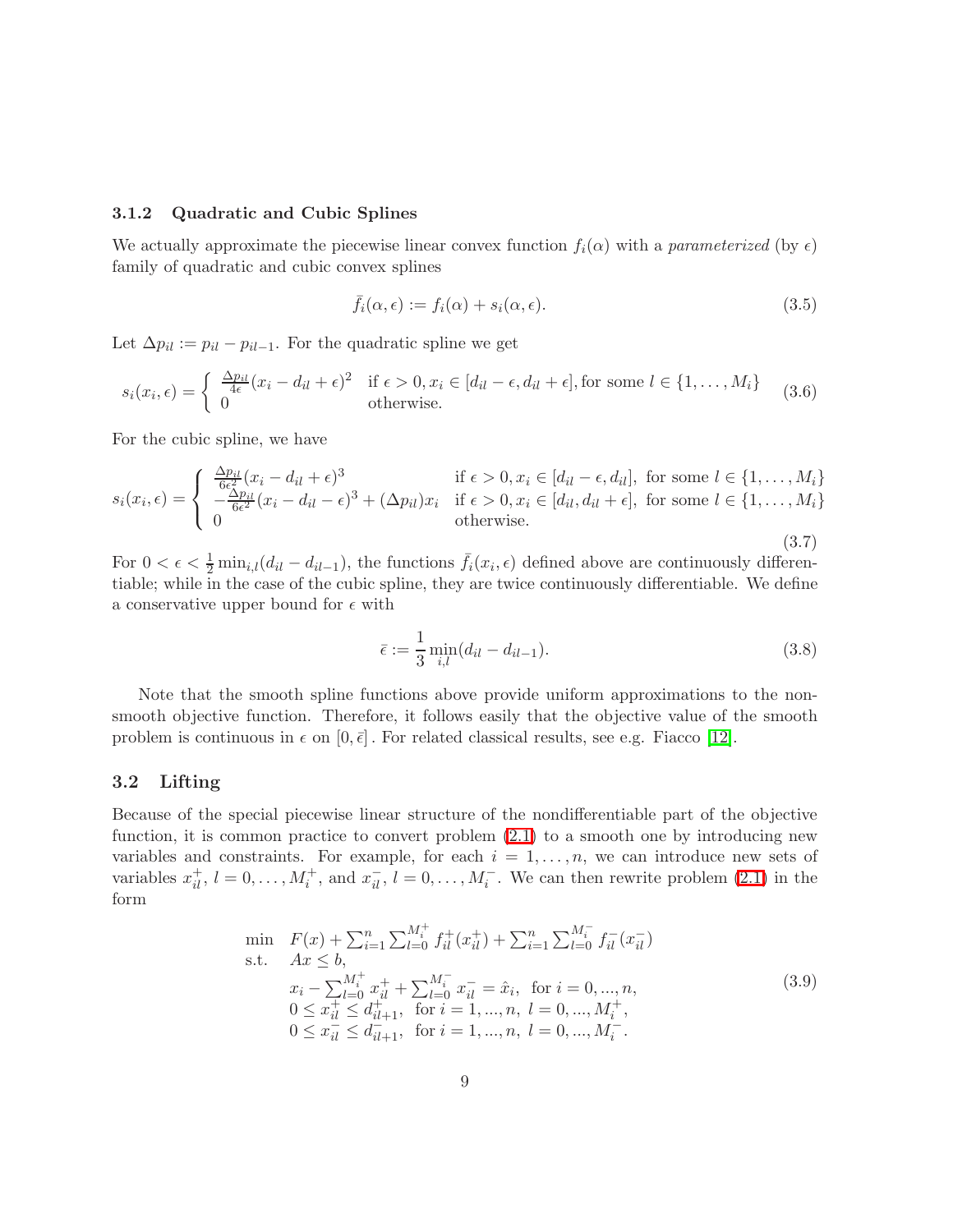(The functions  $f_{il}^+, f_{il}^-,$  and indices  $M_i^+, M_i^-$  are defined in Appendix [A.](#page-25-0)) The problem [\(3.9\)](#page-8-2) is a linearly constrained, convex and twice differentiable problem; and, standard techniques can be used to solve it. However, this higher dimensional problem is computationally expensive to solve.

We can design an interior-point algorithm for this problem in a way analogous to our derivation in Section [3.1.1.](#page-6-2) To compare the underlying interior-point algorithms, we can eliminate the "new variables", i.e. those not present in the formulations of Section [3.1.1.](#page-6-2) Let  $v \in \mathbb{R}^n$ denote the dual variables corresponding to the linear equations expressing x in terms of  $\hat{x}, x^+,$ and  $x^-$ . After eliminating all of these new variables except v, the nonlinear system of equations and inequalities are equivalently written as

$$
Gx + c + ATu + v(x) = 0, u > 0;
$$
  
\n
$$
Ax + s = b, s > 0;
$$
  
\n
$$
Su = \mu e.
$$

In the above  $v(x): \mathbb{R}^n \to \mathbb{R}^n$  is continuously differentiable at all interior points and is completely separable, that is,  $[v(x)]_i$  only depends on  $x_i$ . Therefore, if we derive the search directions based on this latest system, we end up with the normal equations determining  $\Delta x$  whose coefficient matrix is:

$$
G + \text{Diag}\left[v'(x)\right] + A^T(S^{-1}U)A.
$$

Compared to the search directions from Section [3.1.1,](#page-6-2) the search direction derived here has only a diagonal perturbation to the left-hand-side matrix and this perturbation  $\text{Diag}\left[v'(x)\right]$  is independent of  $A, b, c, G$  and only depends on the nondifferentiable part of the data.

Another approach to comparing different interior-point algorithms in our setting would be to derive the search directions for each formulation in their own space and then consider the  $\Delta x$  components of each of these search directions, i.e., compare the projections of the search directions in the x-space. This way of comparing the search directions could lead to different conclusions than the above. As it will become clear, our way of comparing these different formulations exposes the similarities in an extremely easy and elegant way. One drawback of the compact central path system that we derived is, the compact system is "more nonlinear" than the high dimensional, original formulation. The latter is the usual approach to quadratic programming and yields a bilinear system of equations and strict linear inequalities. In our compact system above, in addition to the usual bilinear equations (such as  $Su = \mu e$ ), we also have the nonlinear system involving  $v'(x)$ .

#### <span id="page-9-0"></span>3.2.1 Local Lifting

We can introduce a pair of new variables  $x_i^+$ ,  $x_i^-$  for each  $i \in E(x)$  with  $x_i = d_{il}$ . This converts the problem into a differentiable one in the neighborhood of the current iterate. The problem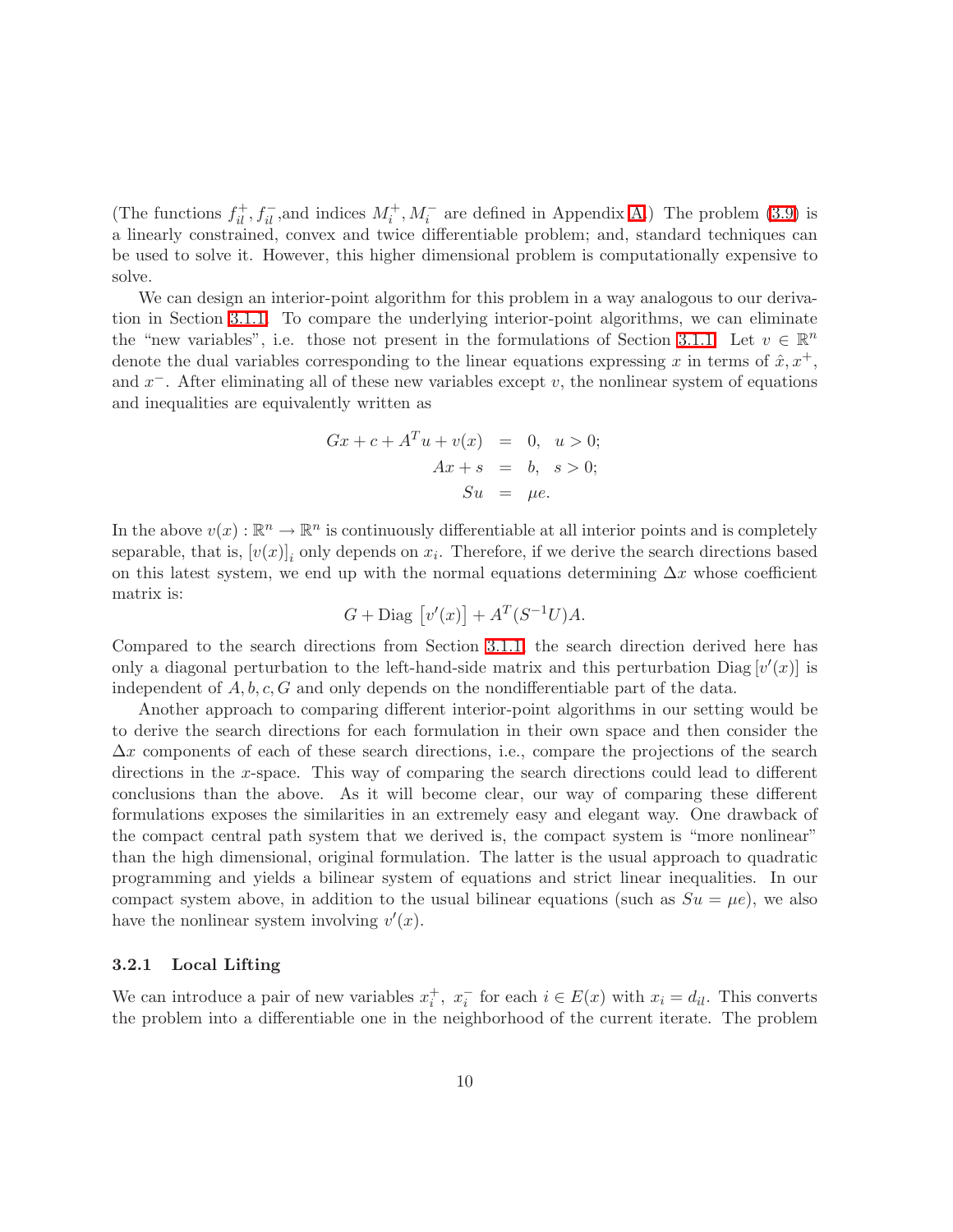<span id="page-10-0"></span>becomes

$$
\min \quad F(x) + \sum_{i \in N(x)} f_i(x_i) + \sum_{i \in E(x)} (f_{il}^+(x_i^+) + f_{il}^-(x_i^-))
$$
\n
$$
\text{s.t.} \quad Ax \leq b,
$$
\n
$$
x_i = d_{il} + x_i^+ - x_i^-, \ i \in E(x),
$$
\n
$$
x_i^+, \ x_i^- \geq 0, \ i \in E(x).
$$
\n
$$
(3.10)
$$

A point  $x \in \mathbb{R}^n$  is a point on a central path corresponding to [\(3.10\)](#page-10-0), if and only if

$$
Ax + s = b, s > 0
$$
  
\n
$$
(Gx)_i + c_i + p_{il} + (A^T u)_i = 0,
$$
 for all  $i \in N(x)$   
\nwith  $x_i \in (d_{il}, d_{il+1})$   
\n
$$
(Gx)_i + c_i + p_{il-1} + (A^T u)_i + v_i = 0,
$$
 for all  $i \in E(x)$   
\nwith  $x_i = d_{il}$   
\n $u > 0$ ,  
\n $u_i s_i = \mu$ ,  
\n $x_i^+, > 0, x^- > 0$ ,  
\n $w_i > 0, v_i > 0$ ,  
\n $v_i + w_i = \Delta p_{il}$ ,  
\n $x_i = d_{il} + x_i^+ - x_i^-,$   
\n $v_i x_i^+ = \mu$ ,  
\n $i \in E(x)$   
\n $i \in E(x)$   
\n $i \in E(x)$   
\n $i \in E(x)$   
\n $i \in E(x)$   
\n $i \in E(x)$   
\n $i \in E(x)$   
\n $i \in E(x)$   
\n $i \in E(x)$   
\n $i \in E(x)$   
\n $i \in E(x)$   
\n $i \in E(x)$   
\n $i \in E(x)$ 

<span id="page-10-1"></span>The last four groups of equations form the system:

$$
v_i + w_i = \Delta p_{il}
$$
  
\n
$$
x_i = d_{il} + x_i^+ - x_i^-
$$
  
\n
$$
v_i x_i^- = \mu
$$
  
\n
$$
w_i x_i^+ = \mu
$$
\n(3.12)

<span id="page-10-2"></span>This allows us to express the dual variable  $v_i$  as a function of  $\boldsymbol{x}_i$ 

$$
v_i(x_i) = \frac{2\mu \Delta p_{il}}{2\mu - \Delta p_{il}(x_i - d_{il}) + (4\mu^2 + \Delta p_{il}^2 (x_i - d_{il})^2)^{\frac{1}{2}}}.
$$
\n(3.13)

Note that  $v_i(d_{il}) = \frac{\Delta p_{il}}{2} > 0$ . In a neighborhood of  $d_{il}$  the variables  $w_i$ ,  $x_i^+$  and  $x_i^-$  are positive and solving the system [\(3.11\)](#page-10-1) is equivalent to solving

$$
Ax + s = b, s > 0
$$
  
\n
$$
(Gx)_i + c_i + p_{il} + (A^T u)_i = 0,
$$
 for all  $i \in N(x)$   
\nwith  $x_i \in (d_{il}, d_{il+1})$   
\n
$$
(Gx)_i + c_i + p_{il-1} + (A^T u)_i + v_i(x_i) = 0, \text{ for all } i \in E(x)
$$
  
\nwith  $x_i = d_{il}$   
\n $u > 0,$   
\n $u_i s_i = \mu,$  (3.14)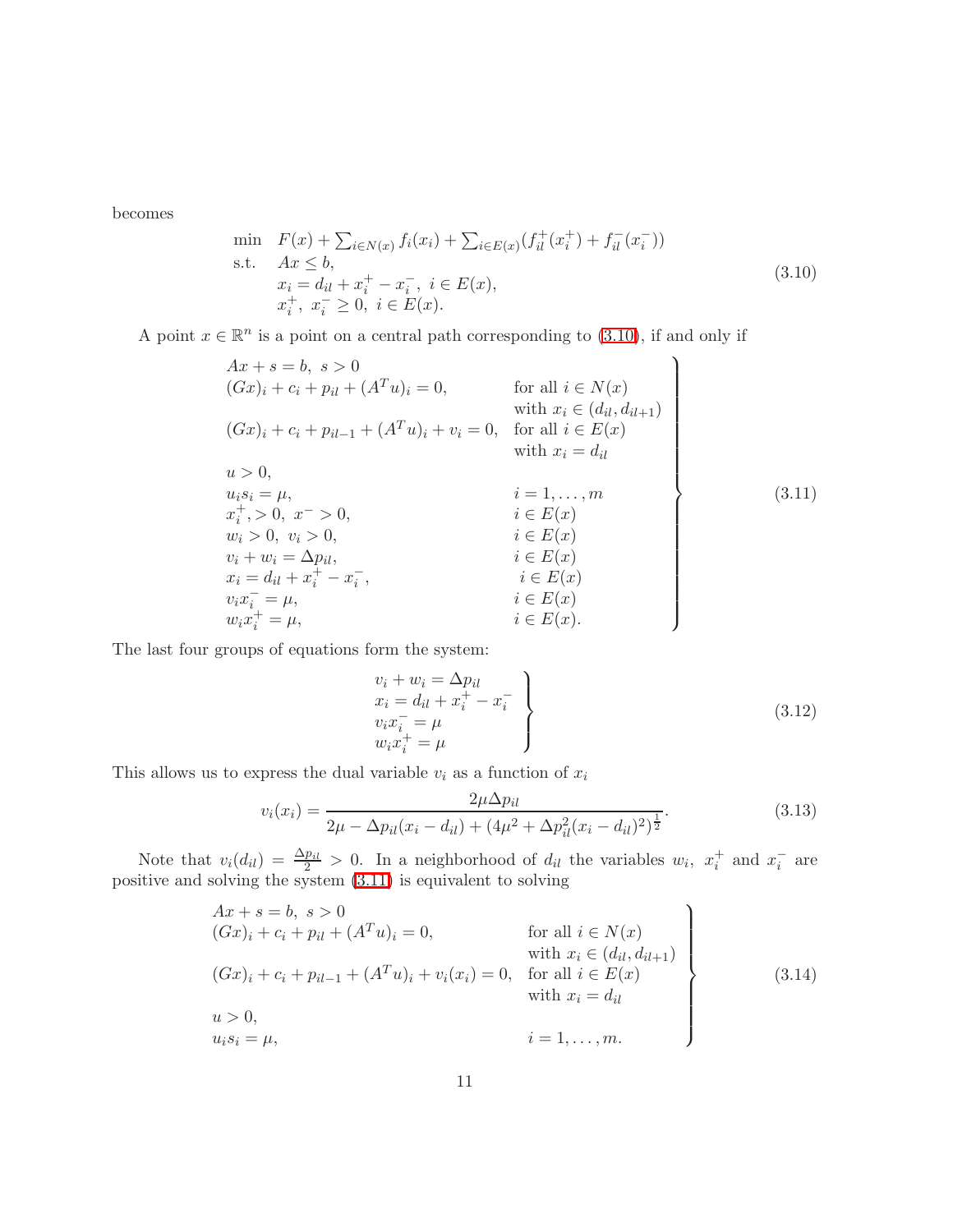Therefore, this approach is similar to the *spline approximation* approach, i.e. we model the jumps in the gradient of  $f_i(x_i)$  by a function  $s_i(x_i)$ , such that

$$
s_i'(x_i) = v_i(x_i).
$$

**Proposition 3.1** Suppose an interior-point method is applied to the problem [\(3.10\)](#page-10-0) and a search direction  $(\Delta x, \Delta u, \Delta s)$  is obtained at a point  $(x, u, s)$ . Then the same direction is obtained by applying the interior-point method to the problem [\(3.1\)](#page-6-3), with  $\bar{f}_i(x_i) := f_i(x_i) + s_i(x_i)$ , and  $s_i'(x_i) = v_i(x_i) \text{ in } (3.13).$  $s_i'(x_i) = v_i(x_i) \text{ in } (3.13).$  $s_i'(x_i) = v_i(x_i) \text{ in } (3.13).$ 

Therefore, the search direction computed in this local lifting approach is also in the class of search directions  $\Delta x$  obtained from solving the system

$$
[G+D+A^T(S^{-1}U)A]\Delta x = -(Gx+c+d) - A^TS^{-1}[Ur_b + \sigma \mu e], \qquad (3.15)
$$

where  $D$  and  $d$  are, respectively, a diagonal matrix and a vector determined by a particular approach (e.g., smoothing via quadratic spline, smoothing via cubic spline, global lifting, local lifting). This follows from the fact that we derived our algorithms from the necessary and sufficient conditions for optimality, and these conditions vary slightly between formulations. We did not experiment with this local lifting approach (the above derivation aims at establishing the fact that all of the approaches can be studied in the same framework from the point-of-view of search directions generated from the underlying normal equation system). Indeed, derivation of the underlying theory and robust algorithms is expected to require significantly more effort than the other approaches; moreover, because of the above derivation of the search direction for the local lifting approach, it is clear that we can simulate the generation of underlying search direction by utilizing a proper spline whose  $s'_{i}$  leads to the desired  $v_{i}$  above for each i.

# <span id="page-11-0"></span>4 Probabilistic Estimates for the Number of Breakpoints

Recall that the objective function for  $(P)$ ,  $f : \mathbb{R}^n \to \mathbb{R}^n$ , is convex and differentiable everywhere, except at the breakpoints of the piecewise linear components. For every  $v \in \mathbb{R}$ , define the level set of f:

$$
C(v) := \{ x \in \mathbb{R}^n : f(x) \le v \}.
$$

<span id="page-11-1"></span>Suppose that our optimization problem has an optimal value  $v^*$  and it is attained. Then we ask

Question 4.1 How likely is it that there exist

$$
\bar{x} \in C(v^*) \cap S \text{ and } i \in \{1, 2, \dots, n\} \text{ such that}
$$

 $\bar{x}_i$  is a breakpoint of  $f_i$ ?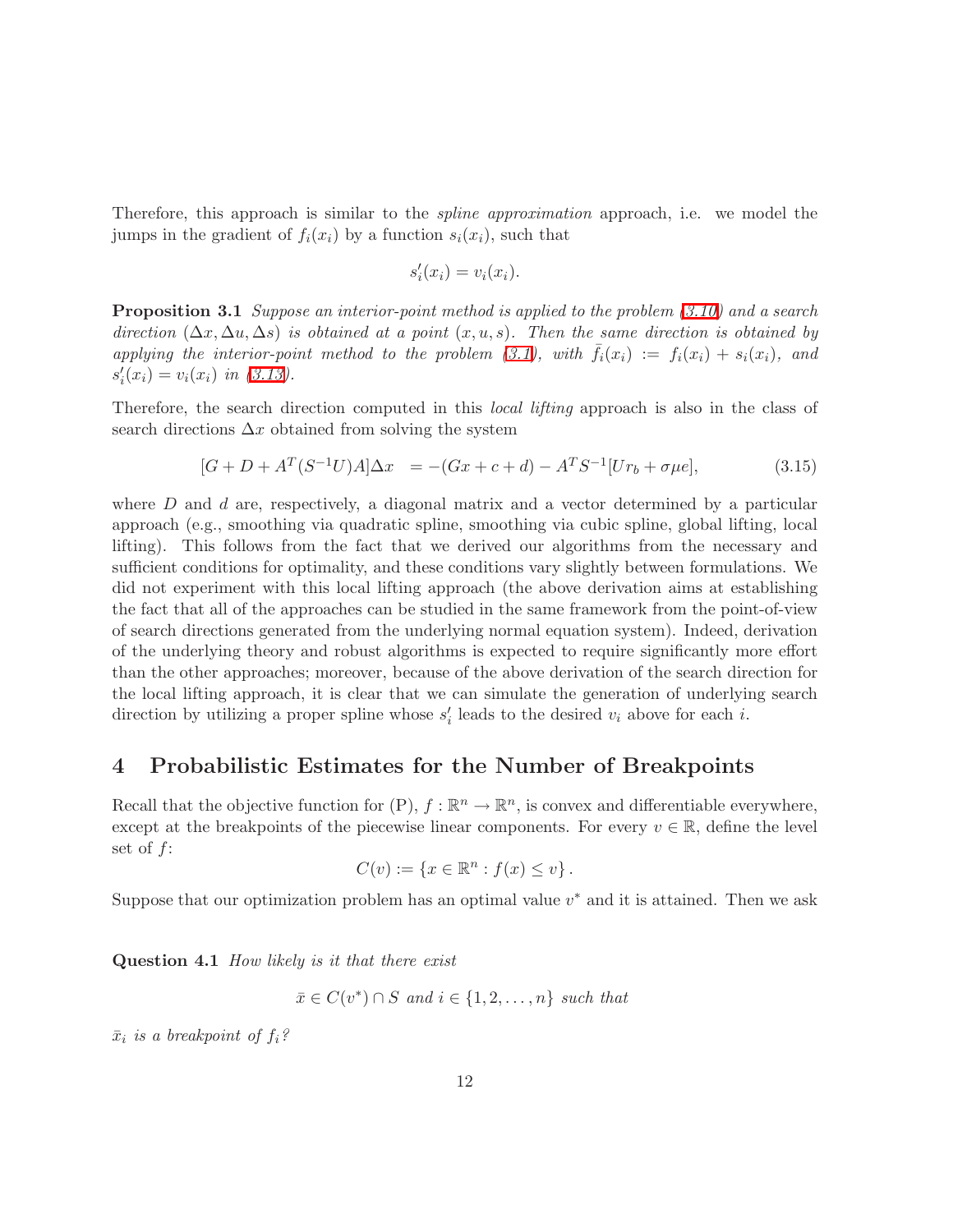We first note the following elementary result.

**Proposition 4.1** Let f,  $C(v)$ , S, and  $v^*$  be as defined above. Then,  $C(v)$  is a compact, convex set for every  $v \in \mathbb{R}$ . Moreover, if  $S \neq \emptyset$ , then  $v^*$  exists and is attained by a unique  $x^* \in S$ .

**Proof.** Since f is the sum of a strictly convex quadratic function and n, convex, piecewise linear functions, f is strictly convex and coercive. Thus,  $C(z)$  is convex and compact for every  $z \in \mathbb{R}^n$ . We deduce that if  $S \neq \emptyset$ , then  $v^*$  is finite and attained. Strict convexity of f now yields the uniqueness.

Recall that  $\hat{x}$  denotes the current investment holdings. Without loss of generality (after a translation), we can assume that  $\hat{x} = 0 \in S$ . Then, for each j,  $x_j > 0$  represents buying and  $x_i$  < 0 represents selling. Since neither of these two activities is free, we conclude that each piecewise linear function  $f_i$  has a breakpoint at  $x_i = 0$ . Therefore, the objective function f is nondifferentiable on the hyperplanes,  $\{x \in \mathbb{R}^n : x_j = 0\}$ , for every j.

From a practical viewpoint, we immediately have an answer to Question [4.1.](#page-11-1) Since the investor cannot be expected to trade every single stock/commodity in every planning horizon, breakpoints at optimality are unavoidable! From the theoretical viewpoint, the answers depend on the probabilistic model used and calculating the probabilities exactly is difficult.

In order to find an estimate for the number of coordinates of the optimal solution that are at breakpoints, we use a simplified problem: we consider an unconstrained minimization of  $f(x)$ ; and we assume that the matrix G is diagonal, the functions  $f_i(x_i)$  are the same for each coordinate i, and the breakpoints  $d_{il}$  and the gradients  $p_{il}$  are equally spaced. We denote the common differences/spaces by  $\Delta d = d_{il+1} - d_{il}$  and  $\Delta p = p_{il+1} - p_{il}$ .

From the optimality conditions [\(2.6\)](#page-5-0), x minimizes  $f(x)$  if and only if  $0 \in \partial f(x)$  or

$$
0 \in G_i x_i + c_i + \partial f_i(x_i), \ i = 1, \ldots, n.
$$

If a coordinate  $x_i = d_{il}$  is at a breakpoint, then the *i*-th component of the subdifferential is an interval and the probability of having  $x_i = d_{ii}$  is equal to the probability of zero being in this interval,

$$
0 \in [G_i d_{il} + c_i + p_{il-1}, G_i d_{il} + c_i + p_{il}].
$$

Note that the length of this interval is equal to  $\Delta p$ . If the coordinate  $x_i \in (d_{il}, d_{il+1})$  is not at a breakpoint,

$$
0 = G_i x_i + c_i + p_{il}.
$$

The interval  $(d_{il}, d_{il+1})$  is mapped to an interval  $[G_i d_{il} + c_i + p_{il}, G_i d_{il+1} + c_i + p_{il}]$  of length  $G_i\Delta d$ . Thus, when we focus on the space of subgradients and assume that the locations of these two intervals are uniformly chosen over a large interval containing zero, we deduce that the two probabilities are proportional to the lengths of the two intervals.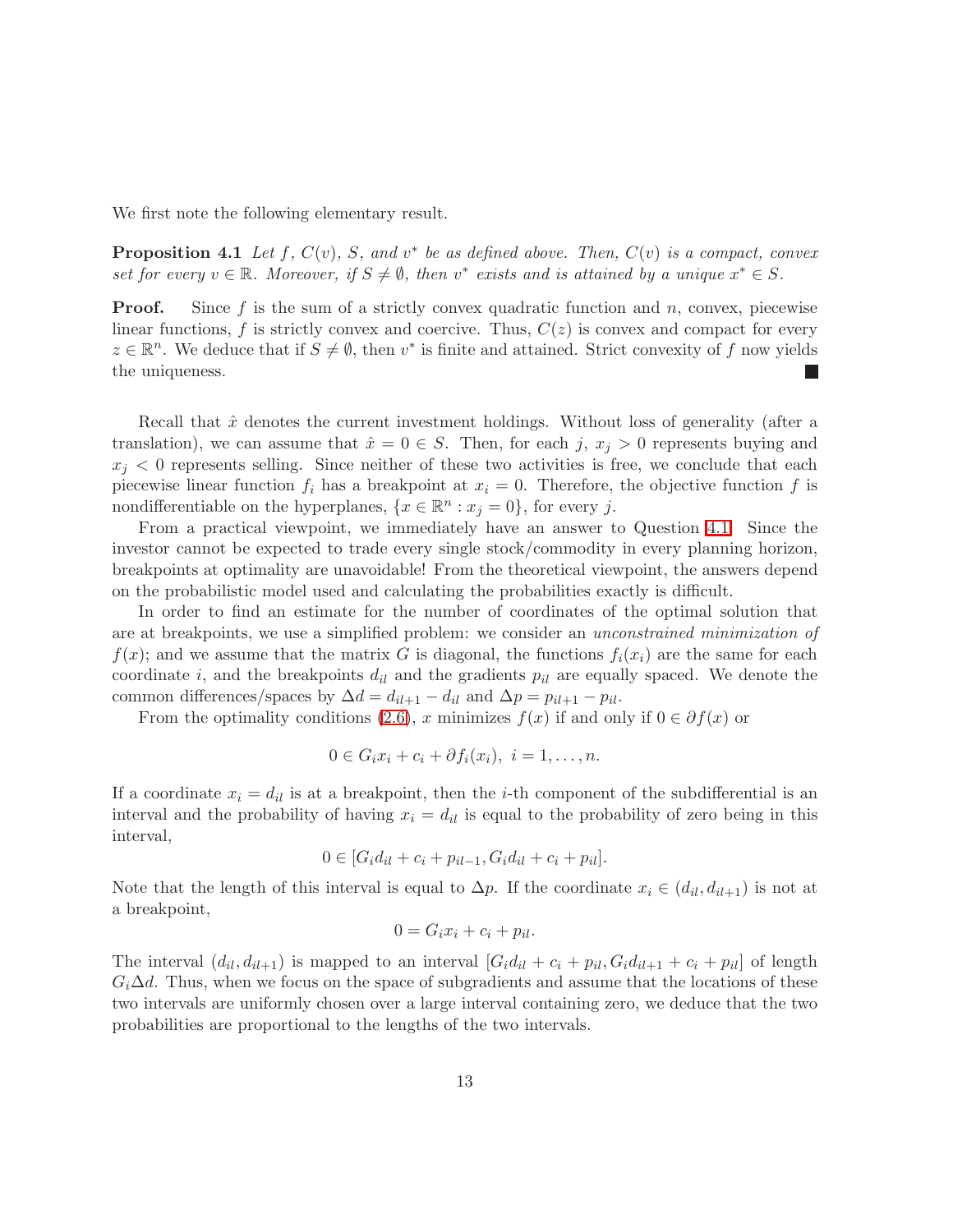We now have an estimate to the answer of Question [4.1](#page-11-1) in the special case that  $G$  is diagonal and the functions  $f_i$  are equal  $\forall i$ , i.e. the ratio of: the probability of the  $i_0$ -th coordinate of the optimal  $x$  being at a breakpoint to the probability of the complementary event is approximately

<span id="page-13-2"></span>
$$
\frac{\Delta p}{G_{i_0 i_0} \Delta d}.\tag{4.1}
$$

Our tests in Table [5.3](#page-16-1) in Section [5.3,](#page-16-0) below, show the strength of the estimate [\(4.1\)](#page-13-2) for the original problem (P).

### <span id="page-13-0"></span>5 Computational Experiments

Our algorithm, using smoothing with splines and the crossover, was implemented in the MAT-LAB 7.3 environment; and it was tested on randomly generated data. In Section [5.2](#page-14-0) we show how the parameters of the problem affect the performance of the algorithm. In Section [5.3](#page-16-0) we look at the connection between these parameters and the number of the coordinates of the optimal solution  $x_i$  that have values at points of nondifferentiability. The crossover to an active set algorithm is tested in Section [5.4.](#page-17-0) Implementation details are discussed in Section [5.5.](#page-18-0) Results with large scale sparse data sets are reported in Section [5.6.](#page-21-0) Comparisons are done using the commercial package [MOSEK 3](http://www.mosek.com/) as the main competitor, i.e. we use the global lifting procedure in Section [3.2](#page-8-1) to obtain a QP problem and then solve this problem with the general purpose interior-point software in Mosek 3.

The tests were run on a SUNW, UltraSparc-IIIi, (1002 MHz, 2048 Megabytes of RAM). Execution times are in CPU seconds. We repeat each experiment 10 times for the smaller dense problems and 5 times for the large sparse ones. The average execution times are reported in each table. The requested accuracy for our MATLAB code is  $\epsilon/100$ , where  $\epsilon$  is the parameter of the spline approximation. In Section [5.6,](#page-21-0) we request this same accuracy from MOSEK; though in Section [5.4](#page-17-0) where the crossover method is tested, the relative gap termination tolerance for MOSEK was increased to  $10^{-14}$ , to match our termination criteria.

### <span id="page-13-1"></span>5.1 Data Generation

The vector c corresponding to the vector of the expected returns was randomly generated with elements in the interval  $(1, 1.3)$ . The current holdings  $\hat{x}$  was set to zero. The number of points of nondifferentiability was the same for each transaction cost function, i.e.  $M_i = M, \forall i$ .

1. **Dense Data.** We set the matrix  $G = \alpha C^{T} C$  where C is  $n \times n$  with random entries in the interval (–0.5, 0.5). Thus, the constant  $\alpha$  corresponds to the inverse of the risk parameter t. (The effect of changing  $\alpha$  is discussed in in Section [5.2.](#page-14-0)) The data A, b are randomly generated with entries in the interval  $(-0.5, 0.5)$ ; we call this *Type 1 data*. In the second series of experiments, we generate A with random integer entries from the set  $\{0, 1, 2, 3\}$ .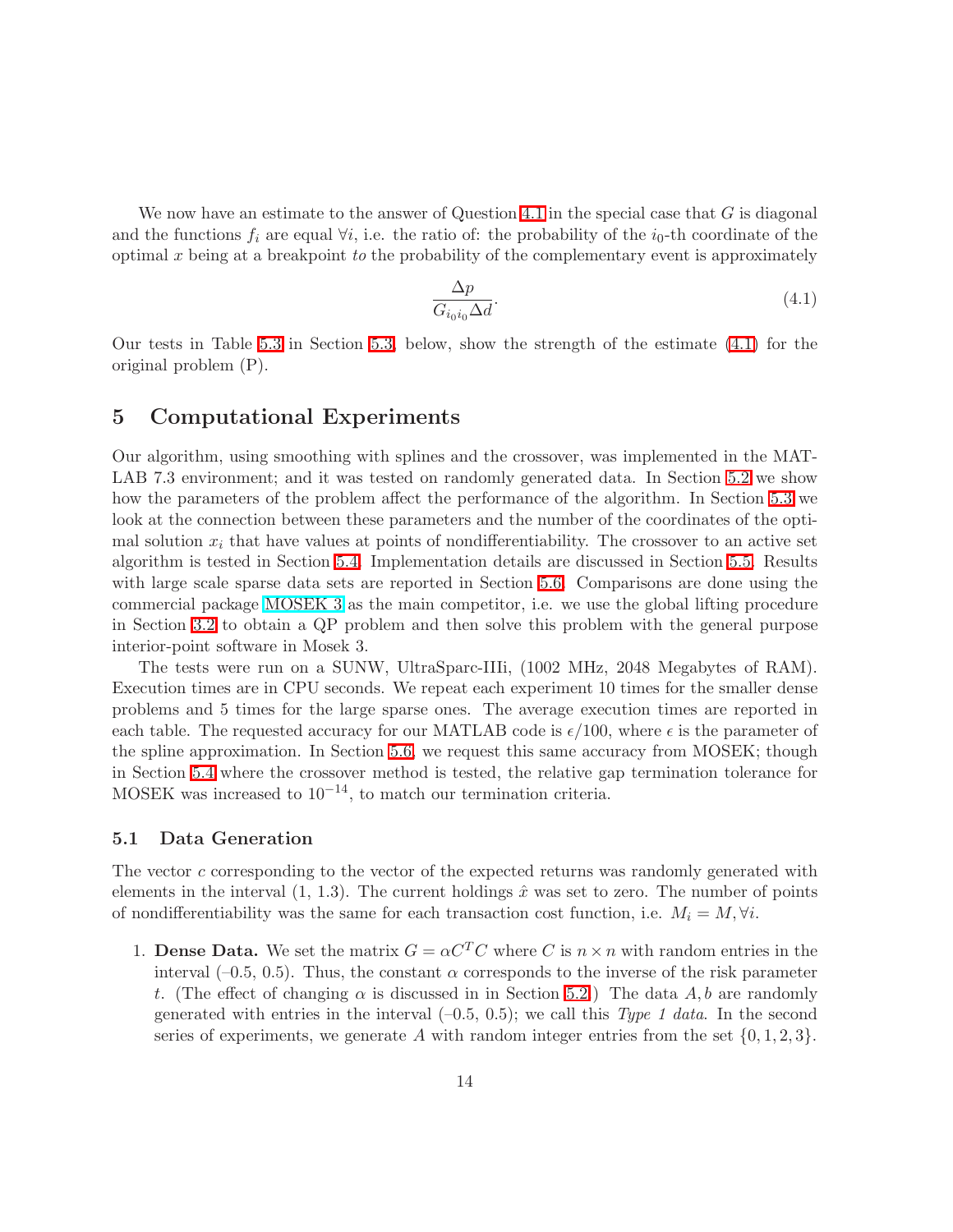| $\epsilon$<br>М | 0.001   | 0.0005  | 0.0001           | 0.00005  | 0.00001   |
|-----------------|---------|---------|------------------|----------|-----------|
|                 |         |         | Quadratic Spline |          |           |
| 3               | 44 (20) | 55(23)  | 109(38)          | 148 (46) | 407(98)   |
| 25              | 36(17)  | 38 (17) | 52(21)           | 61(23)   | 107(31)   |
| 51              | 36(17)  | 37(17)  | 43(19)           | 52(20)   | 87 (28)   |
| 75              | 36(16)  | 37(17)  | 41(18)           | 46(19)   | 77 (26)   |
| 101             | 35(16)  | 38(17)  | 43 (19)          | 45(19)   | 71(25)    |
|                 |         |         | Cubic Spline     |          |           |
| 3               | 43(20)  | 53(24)  | 97 (39)          | 133(48)  | 348 (104) |
| 25              | 35(16)  | 37(17)  | 49(21)           | 59(24)   | 98 (33)   |
| 51              | 34(16)  | 36(17)  | 44 (20)          | 49(21)   | 84 (30)   |
| 75              | 33(16)  | 35(16)  | 42(19)           | 47(20)   | 70(26)    |
| 101             | 33(15)  | 35(16)  | 42(19)           | 45(20)   | 71(26)    |

<span id="page-14-2"></span>Table 5.1: CPU (iter) for MATLAB  $IPM$ ;  $n = 1000, m = 500$ .

We refer to this as  $Type\;2\;data$ . For both data types, the transaction costs were chosen randomly in the same interval  $(-0.5, 0.5)$ . In addition, each dense problem includes one (budget) constraint  $x_1+x_2+\ldots+x_n=1$ . Note that for portfolio optimization applications, an equality budget constraint is common and without loss of much generality, since each investor has access to a risk free asset (e.g., a bank account). Moreover, replacing the above equality by an inequality does not have any notable impact on the number of iterations or on the computation time per iteration.

2. Sparse Data. We used the sprandsym command in MATLAB to generate both sparse matrices  $G$  as well as sparse matrices  $G$  with nonzero pattern made up of overlapping diagonal blocks. The sparse constraint and transaction data were randomly generated as for the dense case above. We did ensure that the constraints did not have a zero row or column.

### <span id="page-14-1"></span><span id="page-14-0"></span>5.2 Effect of Parameters Related to Smoothness

### 5.2.1 Number of Breakpoints M; Size of Spline Neighborhood  $\epsilon$

Table [5.1](#page-14-2) presents the CPU time and the number of iterations for our IPM MATLAB code. We varied the number of breakpoints M from 3 to 101 and the size of the spline intervals  $\epsilon$  from  $10^{-3}$  to  $10^{-5}$ . The dimension and number of constraints are  $n = 1000, m = 500$ . Figure [5.1](#page-15-1) illustrates the CPU time for just the cubic spline case, with the inverse of the risk parameter  $\alpha = 1$ .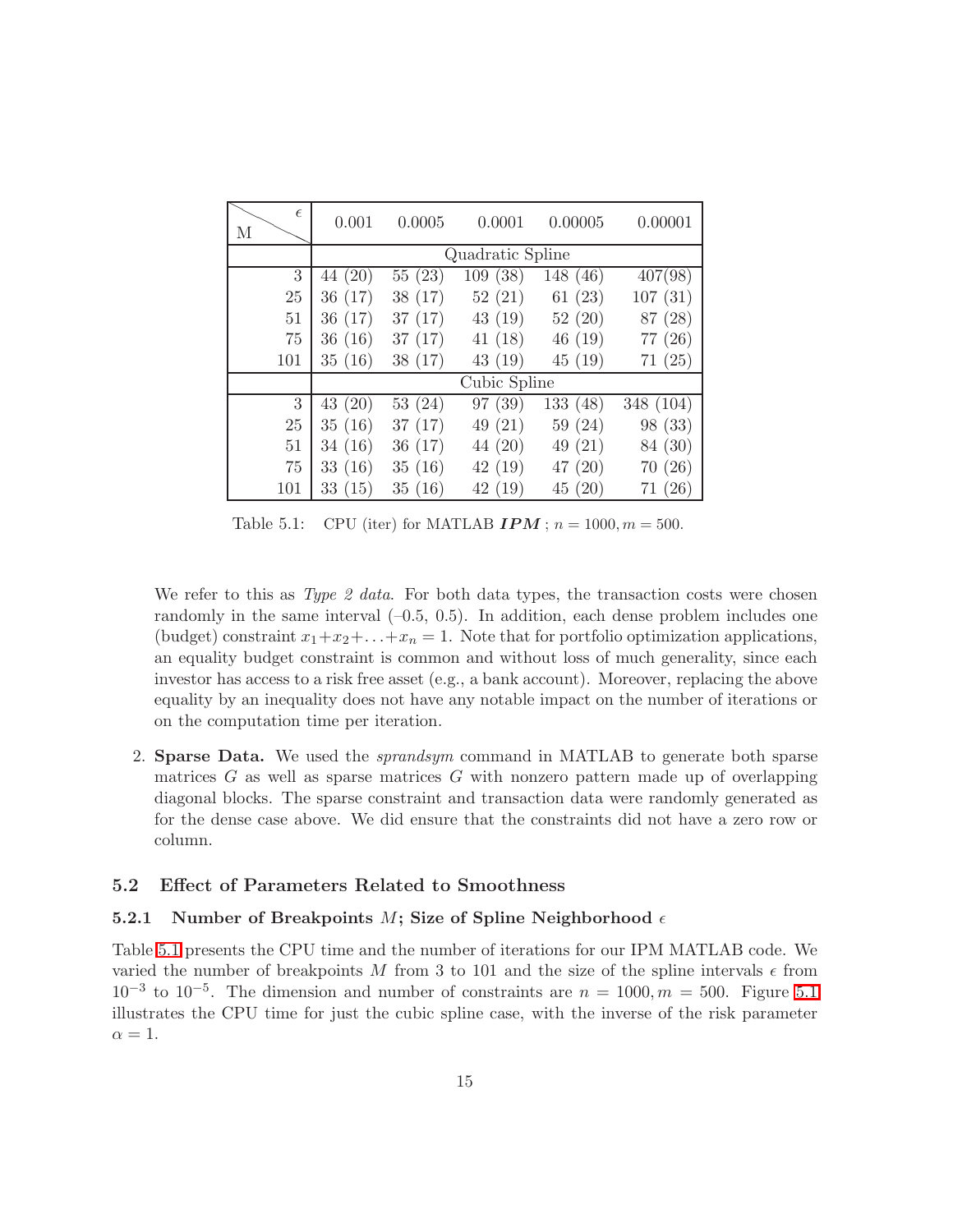

<span id="page-15-1"></span>Figure 5.1: CPU for MATLAB  $IPM$ ;  $n = 1000, m = 500$ , cubic spline.

We can see that increasing  $\epsilon$  consistently decreases the number of iterations and the CPU time. Though the theory shows that the accuracy relative to the true optimum decreases. Also, increasing the number of intervals (breakpoints) decreases the number of iterations and the CPU time. As expected, in both cases the problem is farther from nondifferentiability, which results in better behaviour for the  $IPM$ .

#### <span id="page-15-0"></span>5.2.2 Scaling the Quadratic Term, Risk Aversion

We then ran our  $IPM$  code on the same set of problems, as in Section [5.2.1](#page-14-1) above, but we changed the value of the parameter  $\alpha$  in the definition of the matrix G. We used only the cubic spline and all the remaining parameters were fixed:  $M = 101$ ,  $\epsilon = 0.0001$ ,  $n = 1000$ ,  $m = 500$ . We see that decreasing  $\alpha$  increases the CPU time, see Table [5.2.](#page-16-2) We also report the expected return for the optimal solutions of the problems with transaction costs. Note that smaller values of  $\alpha$  correspond to larger values of the parameter t. For example  $\alpha = 0.05$  gives an extremely risky portfolio with expected return of 321%. In all the remaining experiments, we used values of  $\alpha$  that correspond to realistic risks.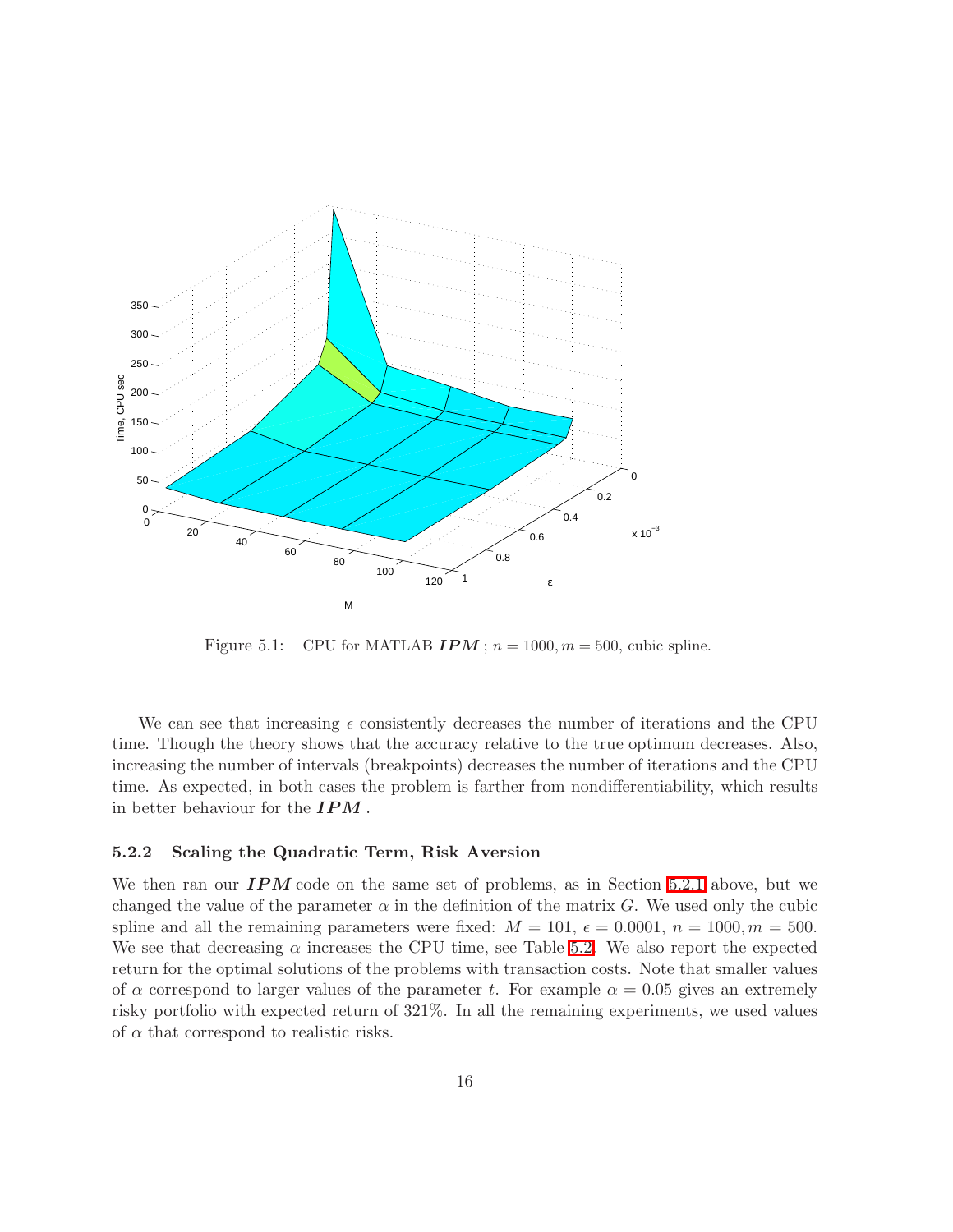|                                                                                                  |  | $\alpha=1$ $\alpha=0.5$ $\alpha=0.1$ $\alpha=0.05$ |  |
|--------------------------------------------------------------------------------------------------|--|----------------------------------------------------|--|
| Problem from Figure 5.1   43 (20) 51 (22) 129 (46) 216 (74)<br>with $M = 101, \epsilon = 0.0001$ |  |                                                    |  |

<span id="page-16-2"></span>Table 5.2: CPU (iter) for MATLAB  $IPM$ ;  $n = 1000, m = 500$ .

### <span id="page-16-0"></span>5.3 Expected Number of Active Breakpoints

We now test the estimate given in  $(4.1)$  in Section [4.](#page-11-0) The data is generated as described above in Section [5.1.](#page-13-1) We first restrict  $G = \alpha I$ . These results are presented in Table [5.3.](#page-16-1) Next, we

|                        | $\alpha=1$   | $\alpha=2$   | $\alpha = 4$ | $\alpha = 8$ |
|------------------------|--------------|--------------|--------------|--------------|
| $\Delta p = \Delta d$  |              |              |              |              |
| Experiment             | 167 $(42\%)$ | 110 $(28\%)$ | 68 (17%)     | 48 (12%)     |
| Predicted              | 50%          | 33%          | 20\%         | 11\%         |
| $\Delta p = 2\Delta d$ |              |              |              |              |
| Experiment             | 232 (58%)    | 179 $(45%)$  | 122 $(31\%)$ | 78 (20%)     |
| Predicted              | 66\%         | 50%          | 33\%         | 20%          |
| $2\Delta p = \Delta d$ |              |              |              |              |
| Experiment             | 109 (27%)    | 72 (18%)     | 33 (8%)      | $21(5\%)$    |
| Predicted              | 33\%         | 20%          | 11\%         | $6\%$        |

<span id="page-16-1"></span>Table 5.3:  $\#$  (%) of coordinates of optimum at breakpoint;  $n = 400, m = 800$ .

restrict  $G$  to be diagonal with integer diagonal entries  $1, 2, 3, 4$  in equal proportion of occurrence. Table [5.4](#page-16-3) shows the number of coordinates of the optimal solution at a breakpoint in each of these subgroups.

Both Tables [5.3](#page-16-1) and [5.4](#page-16-3) show that the predicted values and empirical values are close. In addition, the number (percentage) of active breakpoints decreases as the parameter  $\alpha$  increases, i.e., as the risk factor decreases. Therefore, problems with high risk factor should be more difficult/expensive to solve.

|            | $\sigma_{ii} =$ | $G_{ii} = 3$ | $G_{ii}=2$ | $\vec{J}_{ii}$ = |
|------------|-----------------|--------------|------------|------------------|
| Experiment | 18(18%)         | 23(23%)      | $30(30\%)$ | 39(39%)          |
| Predicted  | $20\%$          | $25\%$       | 220        |                  |

<span id="page-16-3"></span>Table 5.4: #  $(\%)$  of coordinates of optimum at breakpoint in each subgroup; n=400, m=800,  $\Delta p = \Delta d$ .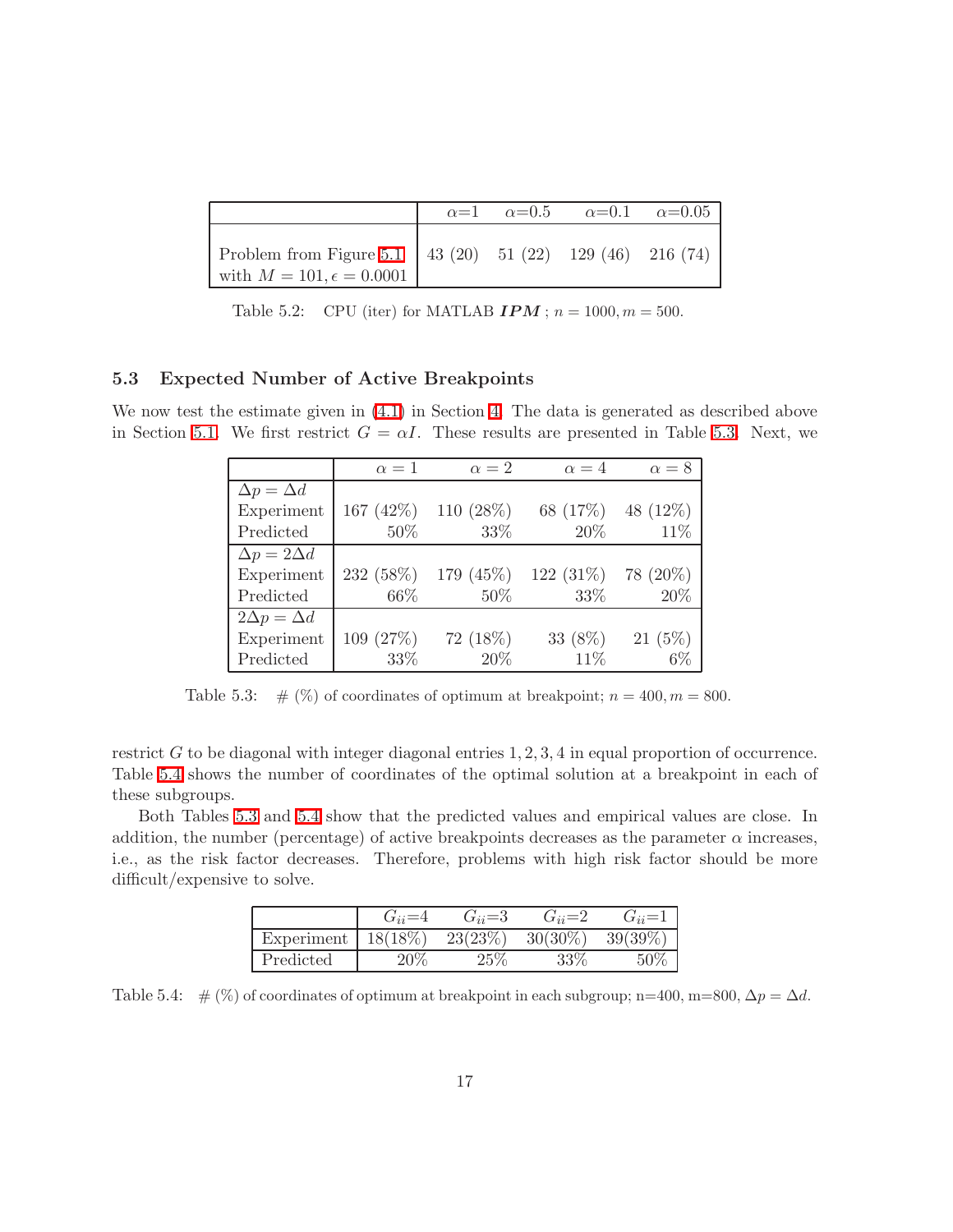### <span id="page-17-0"></span>5.4 Crossover for Obtaining Higher Accuracy

Rather than forcing the interior-point algorithm to obtain highly accurate solutions (which may be futile because it would require smaller intervals for the spline approximation and can result in numerical instability as well as a significant increase in computation time), we use relatively large intervals for the spline approximation, run the interior-point algorithm on this smooth problem to a rough tolerance, and then apply a crossover technique to an active set algorithm on the original problem.

At each iteration of the active set method, the indices  $i = 1, \ldots, n$  are subdivided into basic and nonbasic sets. (A coordinate i is nonbasic if  $x_i$  is equal to one of the breakpoints. The indices for the set of constraints also provides elements for the basic/nonbasic sets.) We apply a standard active set approach, e.g. [\[14\]](#page-29-11). [1](#page-17-1)

We tested two variations for the crossover. The first variation used the last iterate of the interior-point method as an initial point for the active set method. However, the result is that the number of iterations needed for the active set method to finish the problem is at least the number of the constraints active at the optimum. Since our active set algorithm takes a Newton step at each iteration, this method is time consuming. It could perform well if only few constraints were active and few coordinates were at breakpoints for the optimum.

The second variation first applied a purification step, i.e. we also use the last iterate from the  $IPM$  and then perform several iterations of the gradient projection method, e.g. [\[25\]](#page-29-12) to increase the size of the active set as much as we can (without sacrificing the objective function value). We stop if the optimal solution is found or if a constraint should be dropped. In the latter case the last iterate of the purification step is used to start the active set algorithm. This variation has the guarantee that the true objective function value of the final solution from the purification is at least as good as that of the final  $IPM$  solution. This method performed best in most cases.

The numerical tests are summarized in Tables [5.5](#page-18-1) and [5.6.](#page-19-0) From Table [5.5,](#page-18-1) we see that doing the purification step before the crossover is always faster. We only present the faster purify option in the remaining Table [5.6.](#page-19-0)

For problems where the number of breakpoints is large, our program performs faster than MOSEK (overall run times). We found that terminating the  $IPM$  when the relative gap is equal to  $\epsilon$  gives slightly better timings. Also note that our **IPM** was implemented in MATLAB and is generally slower than MOSEK on differentiable problems. (For benchmarking purposes, we ran MOSEK and our code on the same differentiable problems, and MOSEK was approximately 2.5 times faster than our MATLAB code.)

<span id="page-17-1"></span><sup>1</sup> FORTRAN routines for inverse updates were kindly provided by Professor M.J. Best, University of Waterloo. These routines were converted to C by an automatic translator. To further improve efficiency we used CBLAS routines to perform basic matrix and vector operations.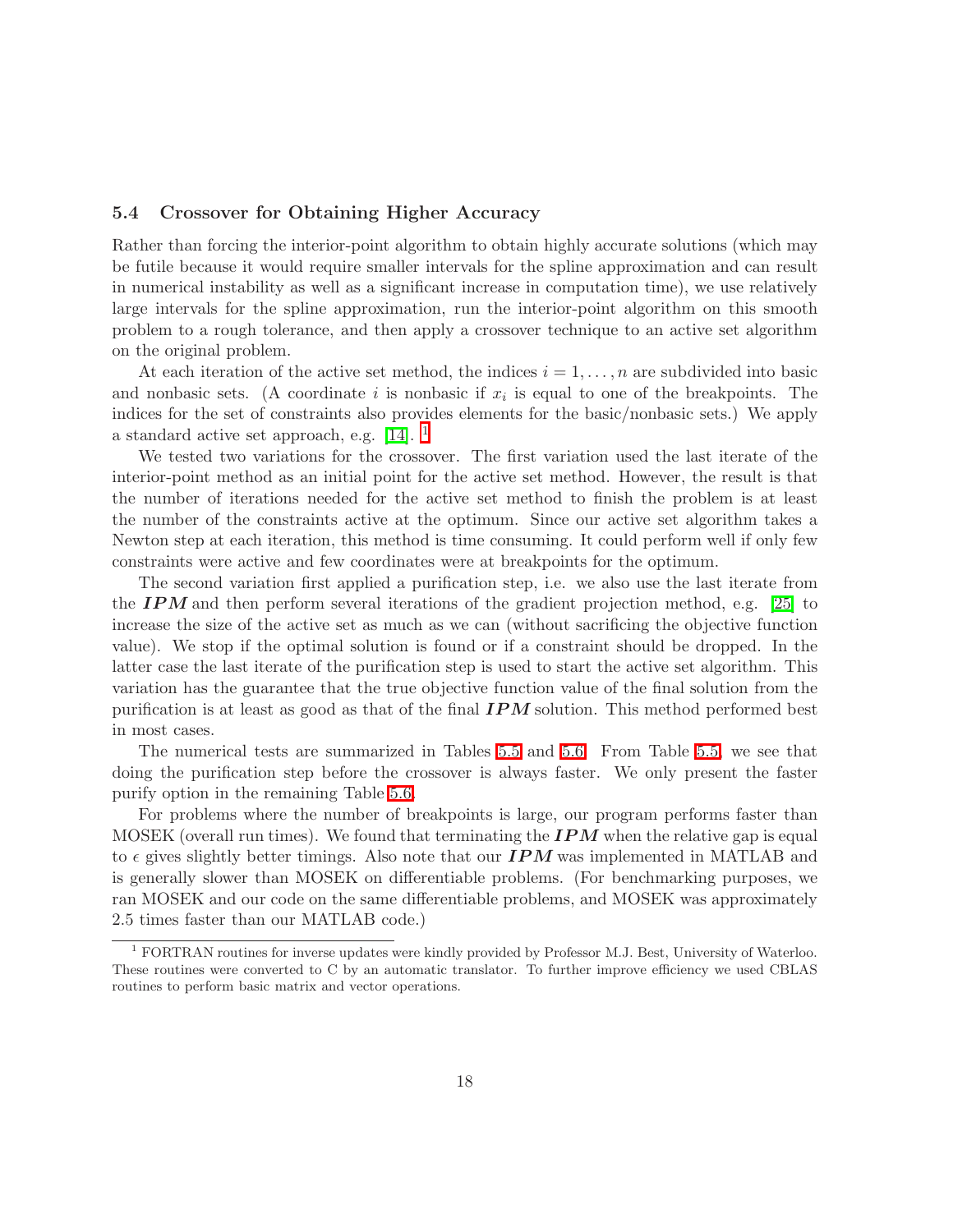| MOSEK 102 (25)        |        |               |              |           |  |  |  |  |
|-----------------------|--------|---------------|--------------|-----------|--|--|--|--|
|                       | MATLAB | Purification  | Active Set   | Crossover |  |  |  |  |
|                       | IPM    | Step (MATLAB) | step         | total     |  |  |  |  |
| termin. $tol=10^{-3}$ |        |               |              |           |  |  |  |  |
| With Pur.Step         | 24(10) | 18(250)       | 85 (65)      | 127       |  |  |  |  |
| No Pur.Step           | 24(10) |               | 430(333)     |           |  |  |  |  |
| termin. $tol=10^{-4}$ |        |               |              |           |  |  |  |  |
| With Pur.Step         | 32(14) | 18(250)       | 50(32)       | 100       |  |  |  |  |
| No Pur.Step           | 32(14) |               | 390 (281)    |           |  |  |  |  |
| termin. $tol=10^{-5}$ |        |               |              |           |  |  |  |  |
| With Pur.Step         | 35(16) | 18 (246)      | 48(30)       | 101       |  |  |  |  |
| No Pur.Step           | 35(16) |               | (278)<br>389 |           |  |  |  |  |

<span id="page-18-1"></span>Table 5.5: CPU (iter) for: Crossover, Data Type 1;  $n = 1000, m = 500, M = 101, \epsilon = .0001$ .

### <span id="page-18-0"></span>5.5 Comparing Linear System Solvers

We considered four different ways of solving the linear system for the search direction, i.e. the augmented system in [\(3.3\)](#page-7-1) or the normal equation system [\(3.4\)](#page-7-2).

1. Cholesky: Form  $A^T(S^{-1}U)A$  using sparse arithmetic; then use a (dense) Cholesky factorization of the matrix

$$
[G + H + AT(S-1U)A]
$$
\n(5.1)

to solve the system [\(3.4\)](#page-7-2).

- <span id="page-18-2"></span>2. **Augmented:** Directly solve the *augmented system* [\(3.3\)](#page-7-1) using the MATLAB 'backslash,\' command. (The \ command is based on an LU factorization but also takes advantage of sparsity.)
- 3. Backsolve: Use the MATLAB 'backslash' command as in the Augmented approach above in Item [2,](#page-18-2) but apply it to the normal equations system [\(3.4\)](#page-7-2).
- <span id="page-18-3"></span>4. **Block LU:** We solve the *augmented system* [\(3.3\)](#page-7-1) using a block LU approach: first compute the LU factorization of the upper left block  $G + H = L_{11}U_{11}$ ; then solve the triangular systems  $L_{11}U_{12} = A^T$  and  $L_{21}U_{11} = A$  for  $U_{12}$  and  $L_{21}$ , respectively; finally, form a matrix  $Z = -U^{-1}S - L_{21}U_{12}$  (a Schur complement of  $G + H$ ) and find the LU factorization  $L_{22}U_{22} = Z$ . Then

$$
\left[\begin{array}{cc} G+H & A^T \\ A & -U^{-1}S \end{array}\right] = \left[\begin{array}{cc} L_{11} & 0 \\ L_{21} & L_{22} \end{array}\right] \left[\begin{array}{cc} U_{11} & U_{12} \\ 0 & U_{22} \end{array}\right]
$$

is the LU factorization of the augmented system.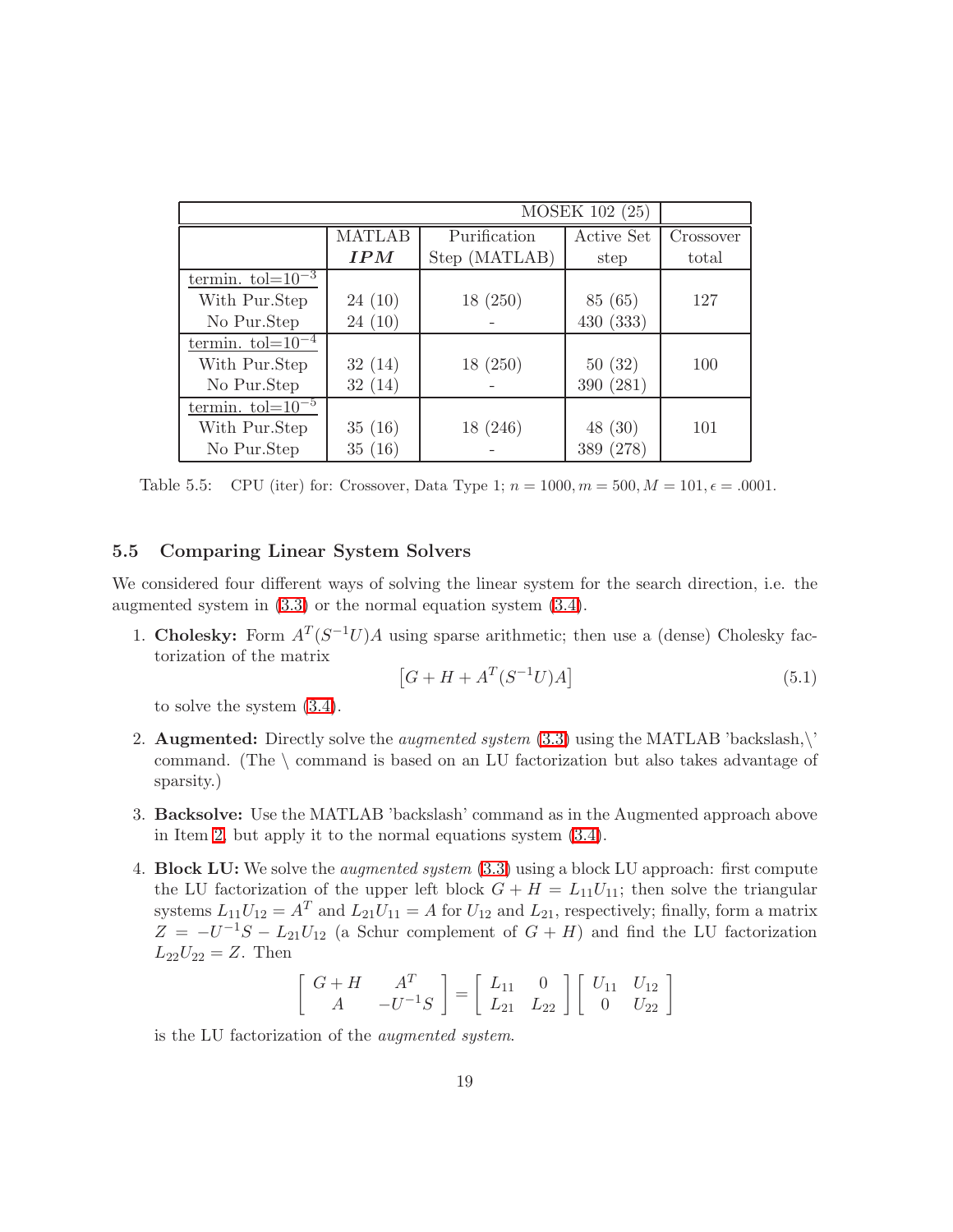|               |        |               | MOSEK 217 (31) |           |
|---------------|--------|---------------|----------------|-----------|
|               |        |               |                |           |
| <b>MATLAB</b> | MATLAB | Purification  | Active Set     | Crossover |
| Termin. Tol.  | IPM    | Step (MATLAB) | step           | total     |
|               |        |               |                |           |
| $10^{-3}$     | 25(11) | 18 (247)      | 76 (56)        | 119       |
|               |        |               |                |           |
| $10^{-4}$     | 34(15) | 18 (248)      | 52(33)         | 104       |
|               |        |               |                |           |
| $10^{-5}$     | 36(16) | 18 (248)      | 57(37)         | 111       |

<span id="page-19-0"></span>Table 5.6: CPU (iter) for: Crossover with purif. step, Data Type 2;  $n = 1000, m = 500, M = 101, \epsilon =$ 0.0001,

| А<br>G  | $100\%$ dense |     | $60\%$ dense  |      | $40\%$ dense |         |      | $5\%$ dense |       |      |     |               |
|---------|---------------|-----|---------------|------|--------------|---------|------|-------------|-------|------|-----|---------------|
|         | Chol          | Aug | <b>B</b> cksl | Chol | Aug          | Bcksl   | Chol | Aug         | Bcksl | Chol | Aug | <b>B</b> cksl |
| $100\%$ | 1.8           | 3.3 | 2.1           | 6.6  | 3.3          | 6.5     | 4.1  | 3.3         |       | 1.8  | 8.7 |               |
| 40%     | 12            | 6.3 | 10.2          | 6.8  | $5.3\,$      | 6.6     | 4.2  | $10.4\,$    | 4.1   | 1.8  | 3.1 | 1.8           |
| 5%      | 12            | 6.7 | LI.8          | 6.7  | $6.3\,$      | $6.5\,$ |      | 7.6         | 4.1   | 1.6  | 4.5 | 1.6           |

<span id="page-19-1"></span>Table 5.7: CPU for: different densities and different linear solvers;  $n = 1000, m = 500, M = 101, \epsilon =$ 0.0001.

**Remark 5.1** In the Block LU approach, Item  $\ddot{A}$ , since the system is symmetric and the matrix  $G + H$  is positive definite, it would make more sense to perform the Cholesky decomposition of  $G + H$ . But the sparse LU decomposition proved to be much faster in MATLAB.

This approach is beneficial when the matrix  $G + H$  has some special structure, for example banded or block-diagonal with  $n \gg m$ . Note that the above approach can be used in solving smooth convex quadratic problems with  $n >> m$ , since the blocks  $L_{11}, L_{21}, U_{11}$  and  $U_{12}$  have to be calculated only once. At each iteration, only the  $m \times m$  matrix Z has to be factored. MATLAB is 2-3 times faster than MOSEK on such QP examples.

In Table [5.7,](#page-19-1) we summarize CPU times for the Cholesky/Augmented/Backsolve techniques for solving the linear system for various densities of the data matrices A, G. For  $\frac{n}{4} \le m \le \frac{n}{2}$  $\frac{n}{2}$ we found that whenever  $G$  and  $A$  were both full dense, CPU times for **Chol.** were half of those for **Aug.**. When we made A more sparse (while keeping G full dense), the CPU times became equal around  $40\%$  density for A. When A had only 5% of its entries as nonzeros, **Chol.** beat Aug. by a factor of five.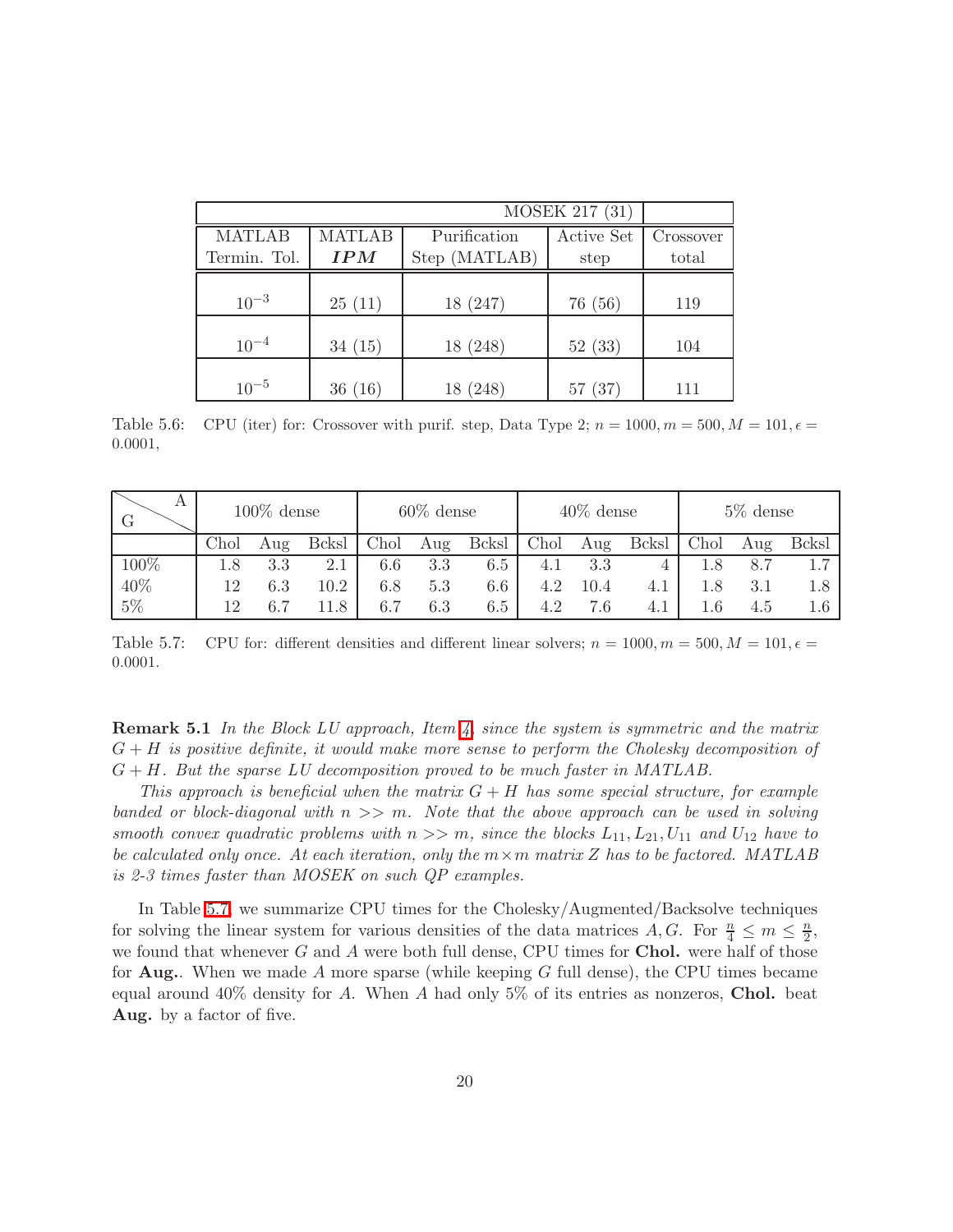| Α<br>G              | $5\%$ dense |     |               |      | $1\%$ dense |       |            |  |  |  |
|---------------------|-------------|-----|---------------|------|-------------|-------|------------|--|--|--|
|                     | Chol        | Aug | <b>B</b> cksl | Chol | Aug         | Bcksl | Dense Chol |  |  |  |
|                     | $m = 1000$  |     |               |      |             |       |            |  |  |  |
| $\frac{1\%}{0.5\%}$ | 22          | 26  | 33            | 13   | 12          | 34    | 33         |  |  |  |
|                     | 26          | 23  | 33            | 16   |             | 34    | 33         |  |  |  |
| $m = 300$           |             |     |               |      |             |       |            |  |  |  |
| $1\%$               | 17          | 5   | 28            | 12   | 3           | 24    |            |  |  |  |
| 0.5%                | 16          | 3   | 28            | 12   |             | 19    |            |  |  |  |

<span id="page-20-0"></span>Table 5.8: CPU for: different densities and different linear solvers;  $n = 3000, M = 101, \epsilon = 0.0001$ .

Table [5.8](#page-20-0) is similar to Table [5.7,](#page-19-1) but Only sparse data is considered and CPU times for the Dense Cholesky option is given in a separate column. We can see that the Cholesky factorization is always faster than the backslash command. When G and A are 1% to 5% dense, Cholesky outperforms all other methods. We notice that increasing the sparsity and decreasing the number of constraints improves the performance of the augmented system. When the sparsity is around 0.5% and the number of constraints is 10% of the number of variables, the augmented system becomes the fastest choice.

In the next series of experiments we model real-life, large-scale portfolio optimization problems with thousands of variables. Consider a multi-stage decision making environment. In such applications, large  $n$ , sparse  $G$ , and banded (or near-banded) matrix structures make sense, see e.g. [\[21\]](#page-29-4). As another application, consider a particular sector for investment opportunities, say the energy sector, where there is no limit on the nationality of the companies. In this case there may be a lot of correlation among all energy stocks. These correlations are strong within a geographical region and across regions, but strongest within the similar products (e.g., oil). Again, we find that the block diagonal structures (with moderate overlap) provides a good mathematical model.

For these experiments, we generate G with overlapping blocks on the diagonal. We also add upper and lower bounds on all the variables. The number of constraints is equal to the number of blocks. We also add a budget constraint  $x_1+x_2+\ldots+x_n=1$ . We noticed that addition of the lower/upper bounds does not change the timings significantly. But the budget constraint makes the matrix of a normal equation system dense. For these problems, the augmented system gives much better results. Therefore, we only present results for the Aug. and Block LU methods in Table [5.9.](#page-21-1)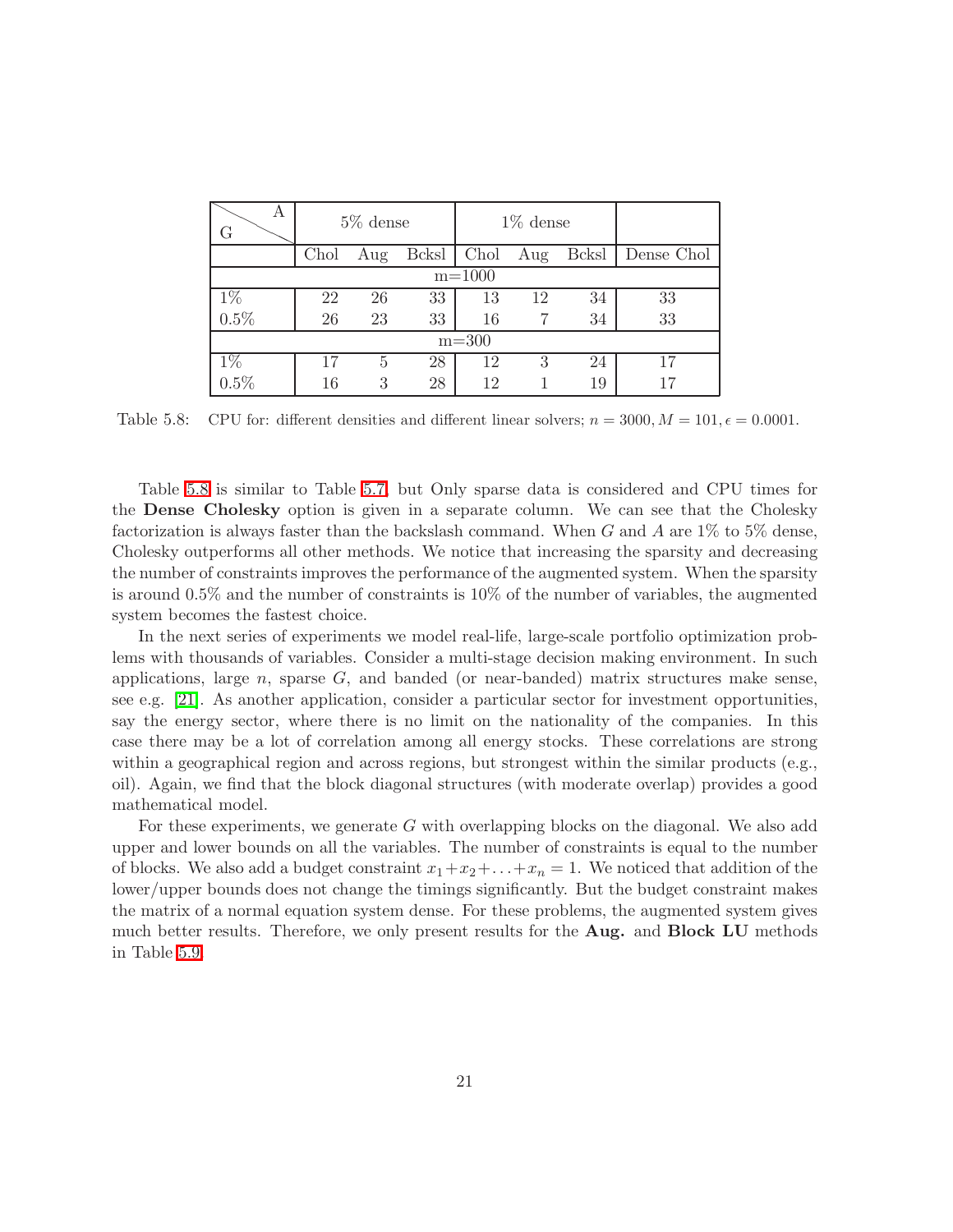| A density             | $10\%$ |                 | $5\%$ |          | $1\%$ |                 |
|-----------------------|--------|-----------------|-------|----------|-------|-----------------|
|                       | Aug    | <b>Block LU</b> | Aug   | Block LU | Aug   | <b>Block LU</b> |
| $n=3000$ (15 blocks)  | 2.1    |                 | 1.6   | 1.5      | 0.6   | 1.2             |
| $n=6000$ (30 blocks)  | 5.4    | 3.5             | 3.2   | 3.2      | 1.4   | 2.6             |
| $n=9000$ (45 blocks)  | 10.6   | 5.6             | 5.6   | 5.1      | 2.4   | 4.0             |
| $n=12000$ (60 blocks) | 7.2    | 7.9             | 9.1   | 7.0      | 3.8   | 5.6             |

<span id="page-21-1"></span>Table 5.9: CPU for: different linear solvers with up/low bnds; G 200  $\times$  200 blocks, 10% den.; m =  $200, M = 101, \epsilon = 0.0001.$ 

| Number of Breakpoints | <b>MATLAB</b> | <b>MOSEK</b> |
|-----------------------|---------------|--------------|
| $M = 101$             | 83 (15)       | 456(13)      |
| $M=51$                | 78 (14)       | 230(12)      |
| $M=25$                | 82(15)        | 129(12)      |
| $M=11$                | 80 (15)       | 70(11)       |
| $M=3$                 | 85(15)        | 42(10)       |
| No Trans. Costs       | 74(15)        | 30(9)        |

<span id="page-21-2"></span>Table 5.10: CPU (iter) for:  $n = 5000, G \ 0.5\%$  dens.;  $m = 300, A \ 1\%$  dens.

### <span id="page-21-0"></span>5.6 Experiments with Sparse Data

In this section, we compare the CPU times for MOSEK (using the global lifting formulation) and our algorithm (in MATLAB using the smoothed formulation) on sparse large scale data. We set the spline approximation parameter  $\epsilon = 10^{-5}$ . Both MOSEK and MATLAB were terminated when the relative gap was less than  $10^{-7}$ . For all experiments, the objective function  $f(x)$  at the solutions given by MOSEK and MATLAB agreed to seven digits accuracy.

For the Tables [5.10,](#page-21-2) [5.11](#page-22-0) and [5.12](#page-22-1) matrix G was sparse but had no special structure. (See also Figures [5.2](#page-24-1) and [5.3.](#page-25-1)) In Table [5.10](#page-21-2) we solve the same problems changing only the number of the breakpoints. The CPU times for our method stays virtually unchanged; while the CPU times for the lifted problem solved by MOSEK increase. (See also Figure [5.2.](#page-24-1))

In the next series of tests we increase the dimension of the problem so that G has 20 nonzeros per row,  $M = 25$ , and all the remaining parameters are fixed. In this case our code beats MOSEK by a constant factor, see Table [5.11.](#page-22-0) For Table [5.12,](#page-22-1) we also increase the dimension of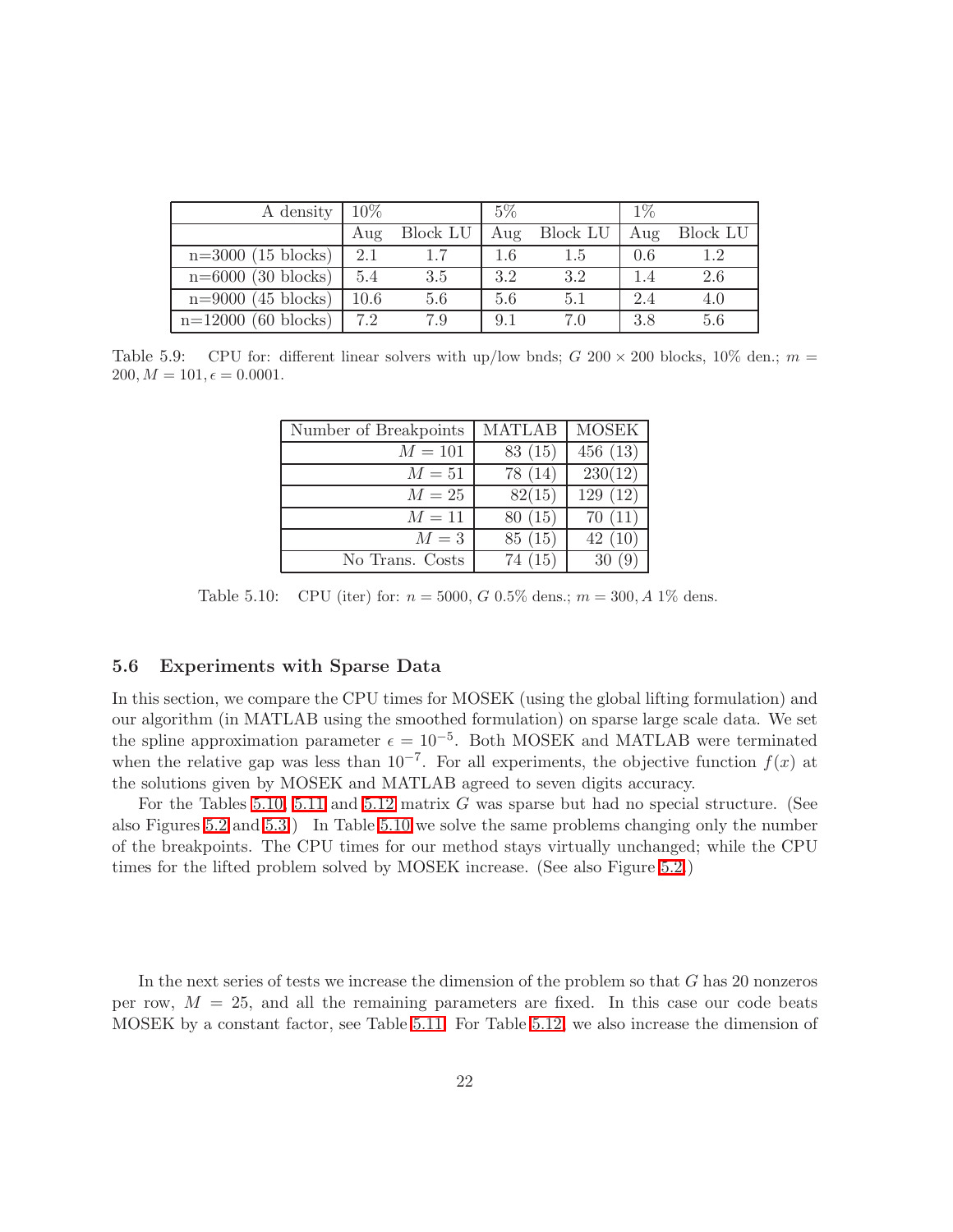| Dimension   | $\overline{\text{MATLAB}}$ | <b>MOSEK</b>           |
|-------------|----------------------------|------------------------|
| $n = 21000$ | 902(13)                    | $\overline{1000}$ (15) |
| $n = 18000$ | 695 (14)                   | 788 (15)               |
| $n = 15000$ | 433 (14)                   | 588(15)                |
| $n = 12000$ | $\overline{262}$ (13)      | 370(13)                |
| $n = 9000$  | 146(13)                    | 224(11)                |
| $n = 6000$  | 71(14)                     | 143(11)                |
| $n = 3000$  | 24(14)                     | 64(11)                 |

<span id="page-22-0"></span>Table 5.11: CPU (iter) for: G has 20 nonzeros per row;  $m = 300$ , A 1\% dens.;  $M = 25$ .

| Dimension   | <b>MATLAB</b> | <b>MOSEK</b> |
|-------------|---------------|--------------|
| $n = 12000$ | 1980(13)      | 1026(11)     |
| $n = 9000$  | 593(14)       | 425(11)      |
| $n = 6000$  | 117(13)       | 162(11)      |
| $n = 3000$  | 16(13)        | 63(11)       |

<span id="page-22-1"></span>Table 5.12: CPU (iter) for: G 0.5% dens.;  $m = 300$ , A 1% dens.;  $M = 25$ .

the problem, but keep the sparsity of G constant. In this case, MOSEK performs better with the increase in dimension.

In the remaining tables, the matrix G is block-diagonal with block size approximately  $200 \times$ 200. The blocks are overlapping by 10 diagonal elements on average. Each block is sparse. As before, CPU times for our method stays virtually unchanged with an increase in the number of breakpoints; while the CPU times for the lifted problem solved in MOSEK increases, see Table [5.13](#page-23-0) and Figure [5.4.](#page-26-0)

For Table [5.14,](#page-23-1) we increase the dimension of the problem, but keep the block size constant. In this case our MATLAB code beats MOSEK by a constant factor. Also note that MOSEK is approximately 2 times faster on a smooth problem without transaction costs than our MATLAB code. (See also Figure [5.5.](#page-27-0))

Some additional experiments on very large data are reported in Table [5.15.](#page-23-2) Note that for these problems, MOSEK spends around 50% of the time on preprocessing.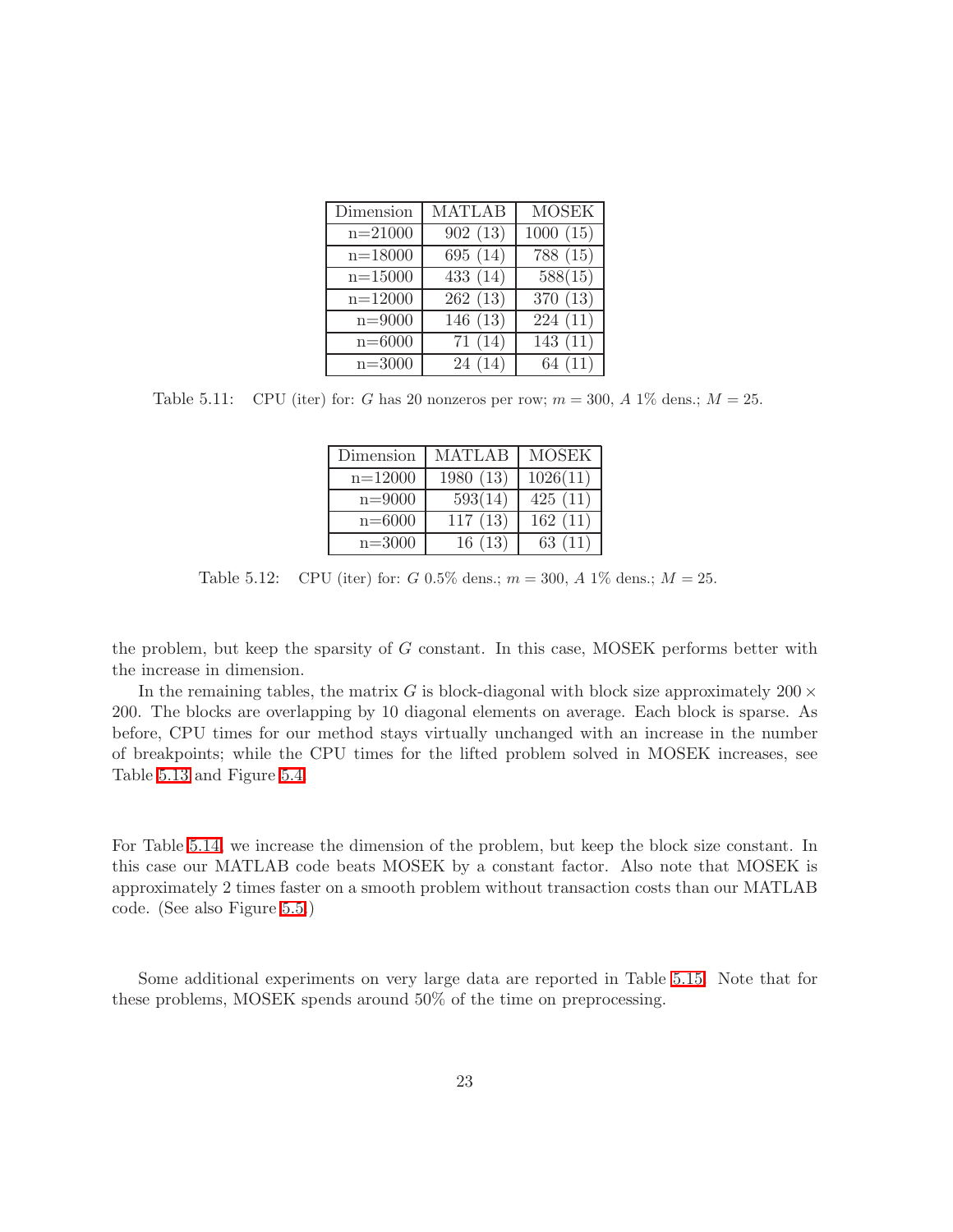| Number of Breakpoints | <b>MATLAB</b> | <b>MOSEK</b> |
|-----------------------|---------------|--------------|
| $M = 101$             | 97(13)        | 825 (13)     |
| $M=51$                | 95(13)        | 440(13)      |
| $M=25$                | 94(13)        | 215(11)      |
| $M=11$                | 95(13)        | 117(10)      |
| $M=3$                 | 101(14)       | 78(10)       |
| No Trans. Costs       | 93(13)        | 46(9)        |

<span id="page-23-0"></span>Table 5.13: CPU (iter) for: G has  $45\ 200 \times 200$  blocks,  $10\%$  dens.;  $m = 200$ , A  $10\%$  dens.; with up/low bnds.

| Number of Blocks | <b>MATLAB</b> | <b>MOSEK</b> |
|------------------|---------------|--------------|
| 75 blocks        |               |              |
| $n = 15000$      | 164(13)       | 401(11)      |
| 60 blocks        |               |              |
| $n = 12000$      | 131(13)       | 303(11)      |
| 45 blocks        |               |              |
| $n = 9000$       | 94 (13)       | 215(11)      |
| 30 blocks        |               |              |
| $n = 6000$       | 53(12)        | 135(11)      |
| 15 blocks        |               |              |
| $n = 3000$       | 26(12)        | 64(11)       |

<span id="page-23-1"></span>Table 5.14: CPU (iter) G has  $200 \times 200$  blocks;  $10\%$  den.;  $m = 200$ , A  $10\%$  den.; up/low bnds,  $M = 25$ .

| n      | <b>Blocks</b> |             |         |                | А   | М       | <b>MATLAB</b> | <b>MOSEK</b>         |              |
|--------|---------------|-------------|---------|----------------|-----|---------|---------------|----------------------|--------------|
|        | Number        | <b>Size</b> | Density | Overlap        | m   | Density |               |                      |              |
| 53400  | 89            | 600         | 0.006   | 9              | 500 | 0.1     | 51            | 3114<br>(15)         | 8797<br>11   |
| 100000 | 1000          | 100         | 0.1     | 10             | 200 | 0.01    | 25            | $15^{\circ}$<br>2966 | 5595(16)     |
|        |               |             |         |                |     |         |               |                      | near opt.    |
| 150000 | 5000          | 30          | 0.1     | $\overline{5}$ | 300 | 0.01    | 11            | 8890 (18)            | (28)<br>5674 |
|        |               |             |         |                |     |         |               |                      | can't        |
| 200000 | 10000         | 20          | $0.1\,$ | $\overline{5}$ | 300 | 0.01    |               | 18010 (17)           | solve        |

<span id="page-23-2"></span>Table 5.15: CPU (iter) for: large-scale problems.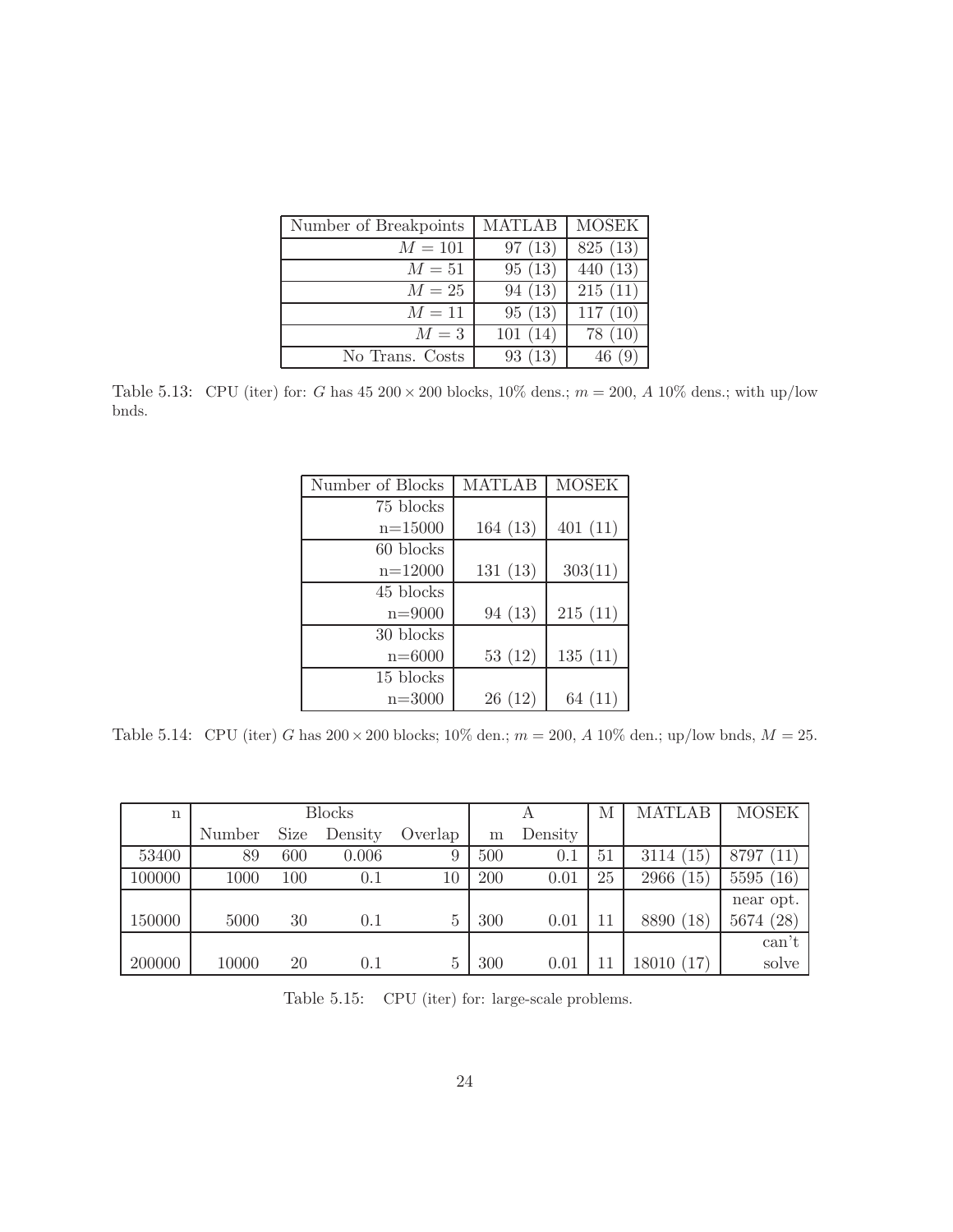

<span id="page-24-1"></span>Figure 5.2: CPU for:  $n = 5000$ , G 0.5% den.;  $m = 300$ , A 1% dense.

# <span id="page-24-0"></span>6 Conclusion

In this paper, we considered the optimal portfolio problem with convex, piecewise linear transaction costs and linear inequality constraints. We solved these problems efficiently with a three stage approach. First, we smoothed the problem by approximating the transaction costs with spline functions; and we solved the smoothed problem with an  $IPM$ . Second, using a purification algorithm (including a gradient projection method) on the final solution from  $IPM$ , we generated good feasible solutions to start the active set algorithm on the original nonsmooth portfolio optimization problem. Thirdly, we obtained very high accuracy solutions by employing an active set method from the good feasible solution generated by the purification stage.

Our numerical tests showed that we can solve large scale problems efficiently and accurately. These numerical tests suggest that this approach is useful for general nonsmooth problems with piecewise linear portions in the objective function and for which one can expect many components of the optimum at breakpoints.

Hastie et al. [\[18\]](#page-29-13) work with a nondifferentiable unconstrained problem, where nondifferentiability arises from penalization of the residual  $[Ax - b]_+$ . In their case, A and b come from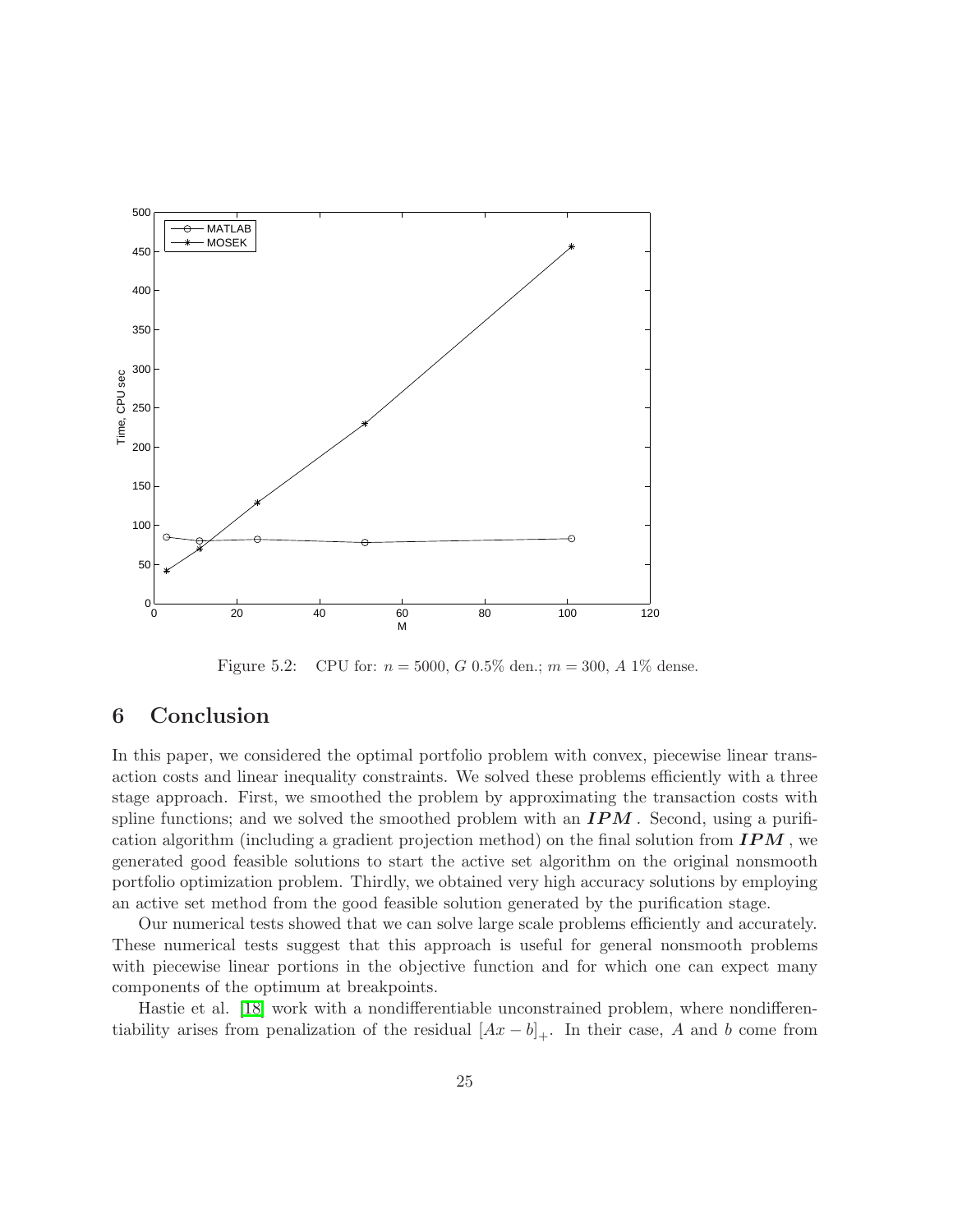

<span id="page-25-1"></span>Figure 5.3: CPU for: G has 20 nonzeros per row;  $m = 300$ , A 1\% den.;  $M = 25$ .

statistical observations and the *constraints*  $Ax \leq b$  are of a different nature (e.g., small violation in a few constraints may be attributed to measurement errors). However, in our problems,  $Ax \leq b$  represents many hard constraints such as budget requirements, no short selling etc. Moreover, in many cases no violation is tolerated. Therefore, an approach analogous to that of [\[18\]](#page-29-13) may be useful as an initialization heuristic for our  $IPM$ .

Acknowledgments: We thank three anonymous referees for many, constructive and helpful comments, in particular, for pointing out the references [\[18,](#page-29-13) [19,](#page-29-1) [35\]](#page-30-4).

# <span id="page-25-0"></span>A Transaction Costs

Recall that  $\hat{x} \in \mathbb{R}^n$  represents the current holdings in assets (given).  $f_i(x_i)$  denotes the transaction cost of changing the holdings in asset *i* from  $\hat{x}_i$  to  $x_i$ .  $d_{il}^-$  and  $d_{il}^+$  denote the absolute values of breakpoints on the transaction costs  $(d_{il}^-$  on the negative side, corresponding to selling).  $M_i^$ denotes the number of breakpoints on the negative side (for selling asset i) and  $M_i^+$  denotes the number of breakpoints on the positive side (for buying asset *i*).  $f_{il}^-$  and  $f_{il}^+$  are the corresponding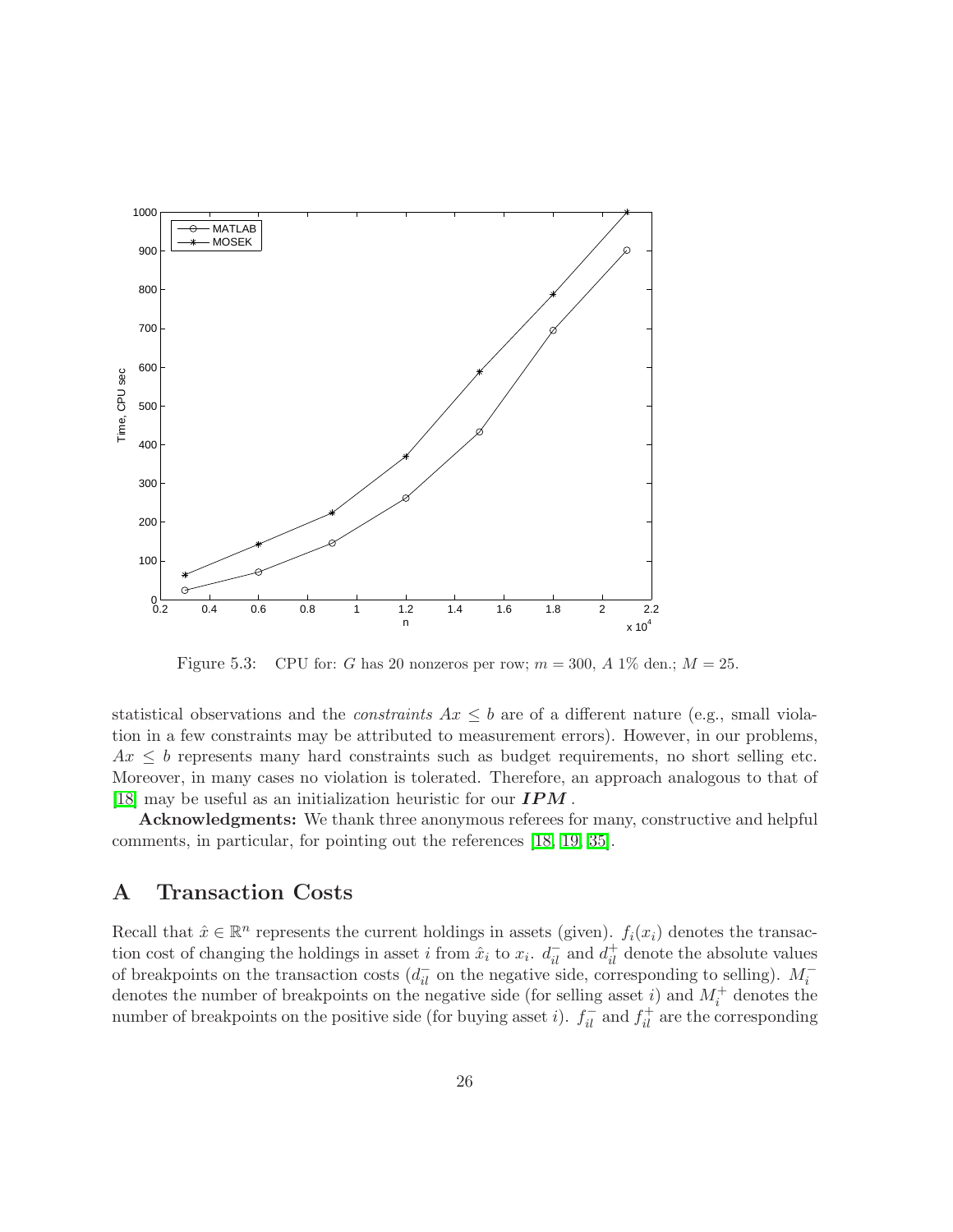

<span id="page-26-0"></span>Figure 5.4: CPU (iter) for: G has 45 blocks  $200 \times 200$ ,  $10\%$  den.;  $m = 200$ , A  $10\%$  den.; up/low bnds.

cost functions. So,  $\hat{x}$ ,  $M_i^-$ ,  $M_i^+$ ,  $d_{il}^-$ ,  $d_{il}^+$ ,  $f_{il}^-$  and  $f_{il}^+$  are all given as part of the data. We assume that the transaction costs are given by the following function

$$
f_i(x_i) = \begin{cases} f_{il}^-(-x_i + \hat{x}_i - d_{il}^-) + \sum_{j=1}^l f_{ij-1}^-(d_{ij}^-), & \text{if } x_i - \hat{x}_i \in [-d_{il+1}^-, -d_{il}^-], \\ f_i(x_i) = \begin{cases} f_{il}^+(x_i - \hat{x}_i - d_{il}^+) + \sum_{j=1}^l f_{ij-1}^+(d_{ij}^+), & \text{if } x_i - \hat{x}_i \in [d_{il}^+, d_{il+1}^+], \\ f_i(x_i) = \begin{cases} f_i(x_i - \hat{x}_i - d_{il}^+) + \sum_{j=1}^l f_{ij-1}^+(d_{ij}^+), & \text{if } x_i - \hat{x}_i \in [d_{il}^+, d_{il+1}^+], \\ f_0, & \text{for some } l \in \{0, ..., M_i^+\}. \end{cases} \end{cases}
$$

where  $d_{i0}^{+} = d_{i0}^{-} = 0$ ,  $d_{iM_{i}^{+}+1}^{+} = d_{iM_{i}^{-}+1}^{-} = +\infty$ .

If the holding in the asset number i has not changed, i.e.  $x_i = \hat{x}_i$ , the transaction costs associated with this asset should be equal to zero. Therefore  $f_i(x)$  should satisfy the conditions

$$
f_i(\hat{x}_i) = 0. \tag{A.1}
$$

The above notation comes naturally from the statement of the problem, but we can simplify it for the purpose of formulating the solution algorithm. Let  $M_i = M_i^+ + M_i^- + 1$ , so that  $M_i$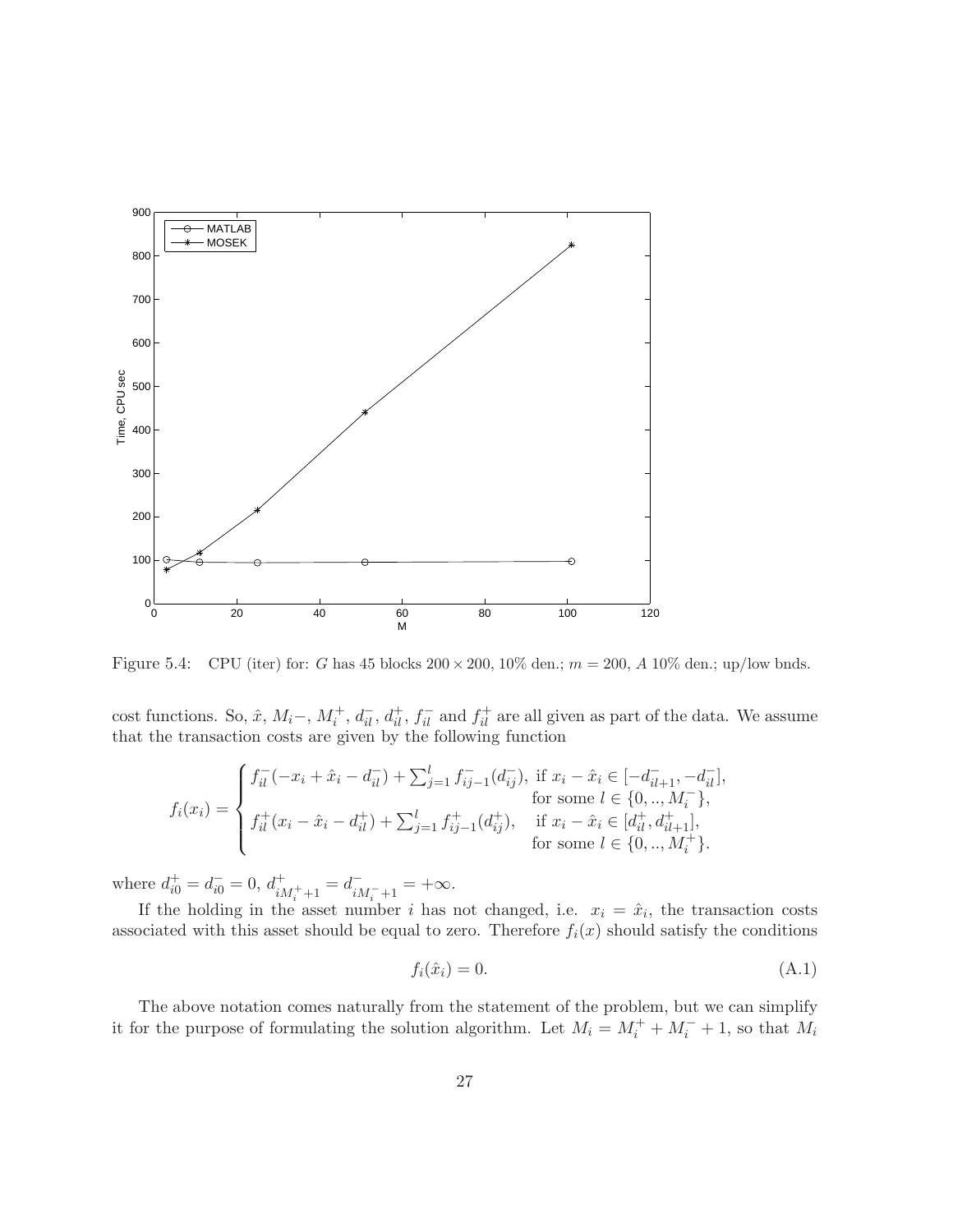

<span id="page-27-0"></span>Figure 5.5: CPU (iter);  $G \ 200 \times 200$  blocks;  $10\%$  den.;  $m = 200$ ,  $A \ 10\%$  den.; up/low bnds,  $M = 25$ .

is the total number of end points of the intervals ("breakpoints"). We further denote

$$
d_{il} = \hat{x}_i - d_{i(M_i^- - l + 1)}^-
$$
\n
$$
l = 0, ..., M_i^- + 1,
$$
\n
$$
d_{il} = \hat{x}_i + d_{i(l-M_i^+ + 1)}^+, \quad l = M_i^- + 2, ..., M_i + 1,
$$

and

$$
f_{il}(x_i) = f_{i(M_i^- - l)}^-( -x_i + \hat{x}_i - d_{i(M_i^- - l)}^- ) + \sum_{j=1}^{(M_i^- - l)} f_{ij-1}^-(d_{ij}^-), \ l = 0, ..., M_i^-,
$$
  
\n
$$
f_{il}(x_i) = f_{i(l-M_i^+)}^+(x_i - \hat{x}_i - d_{i(l-M_i^+)}^+) + \sum_{j=1}^{(l-M_i^+)} f_{ij-1}^+(d_{ij}^+), \quad l = M_i^- + 1, ..., M_i.
$$

Thus we can rewrite the cost functions in the following more compact way:

$$
f_i(x_i) = \begin{cases} f_{i0}(x_i), & \text{if } x_i \le d_{i1}, \\ f_{il}(x_i), & \text{if } x_i \in [d_{il}, d_{il+1}], \\ f_{iM_i}(x_i), & \text{if } x_i \ge d_{iM_i}. \end{cases}
$$
(A.2)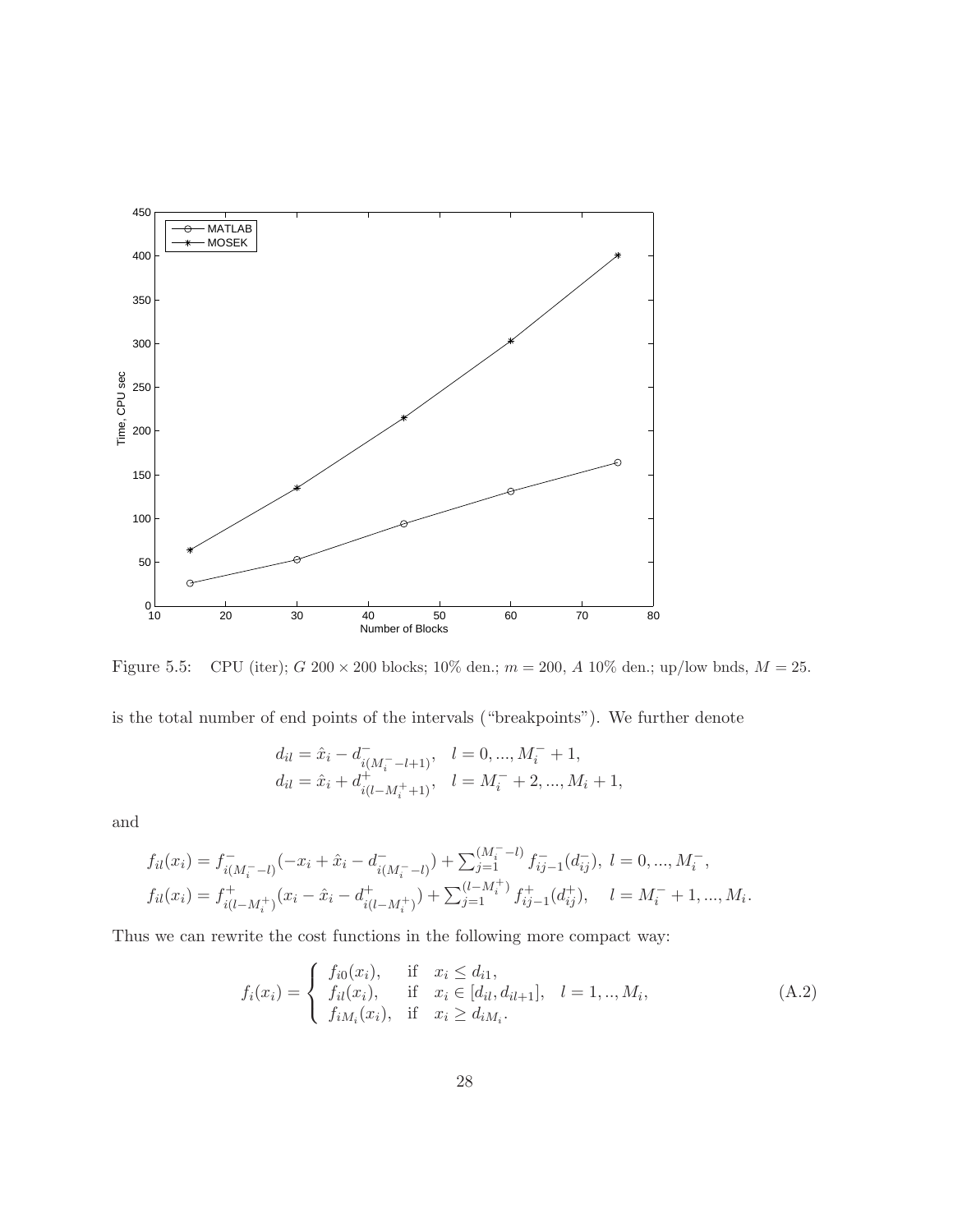### <span id="page-28-4"></span>References

- <span id="page-28-8"></span>[1] L. ALTANGEREL, R.I. BOT¸, and G. WANKA. Duality for convex partially separable optimization problems. Mong. Math. J., 7:1–18, 2003.
- <span id="page-28-2"></span>[2] D.P. BERTSEKAS. Nonlinear Optimization. Athena Scientific, Belmont, MA, 1999.
- <span id="page-28-1"></span>[3] M.J. BEST and J. HLOUSKOVA. Portfolio selection and transactions costs. Comput. Optim. Appl., 24(1):95–116, 2003.
- <span id="page-28-5"></span>[4] M.J. BEST and J. HLOUSKOVA. An algorithm for portfolio optimization with transaction costs. Management Science, 51:1676–1688, 2005.
- [5] A.R. CONN, N. GOULD, M. LESCRENIER, and P.L. TOINT. Performance of a multifrontal scheme for partially separable optimization. In Advances in optimization and numerical analysis (Oaxaca, 1992), volume 275 of Math. Appl., pages 79–96. Kluwer Acad. Publ., Dordrecht, 1994.
- <span id="page-28-6"></span>[6] A.R. CONN, N. GOULD, and P.L. TOINT. Improving the decomposition of partially separable functions in the context of large-scale optimization: a first approach. In Large scale optimization (Gainesville, FL, 1993), pages 82–94. Kluwer Acad. Publ., Dordrecht, 1994.
- <span id="page-28-0"></span>[7] G. CORNUÉJOLS and R. TUTUNCU. *Optimization methods in finance*. Mathematics, Finance and Risk. Cambridge University Press, Cambridge, 2007.
- [8] G. DANTZIG, J. FOLKMAN, and N. SHAPIRO. On the continuity of the minimum set of a continuous function. Journal Math. Anal. Appl., 17:519–548, 1967.
- <span id="page-28-7"></span>[9] M.J. DAYDÉ, J.Y. L'EXCELLENT, and N.I.M. GOULD. Element-by-element preconditioners for large partially separable optimization problems. SIAM J. Sci. Comput., 18(6):1767–1787, 1997.
- <span id="page-28-9"></span><span id="page-28-3"></span>[10] C. de BOOR. A Practical Guide to Splines. Springer-Verlag, Berlin, 1978.
- [11] E. ERDOĞAN, D. GOLDFARB, and G. IYENGAR. Robust portfolio management. CORC Technical Report TR-2004-11, IEOR Dept., Columbia University, New York, NY, 2004.
- <span id="page-28-11"></span><span id="page-28-10"></span>[12] A.V. FIACCO. Introduction to Sensitivity and Stability Analysis in Nonlinear Programming, volume 165 of Mathematics in Science and Engineering. Academic Press, 1983.
- [13] A. FORSGREN, P.E. GILL, and M.H. WRIGHT. Interior methods for nonlinear optimization. SIAM Rev., 44(4):525–597 (electronic) (2003), 2002.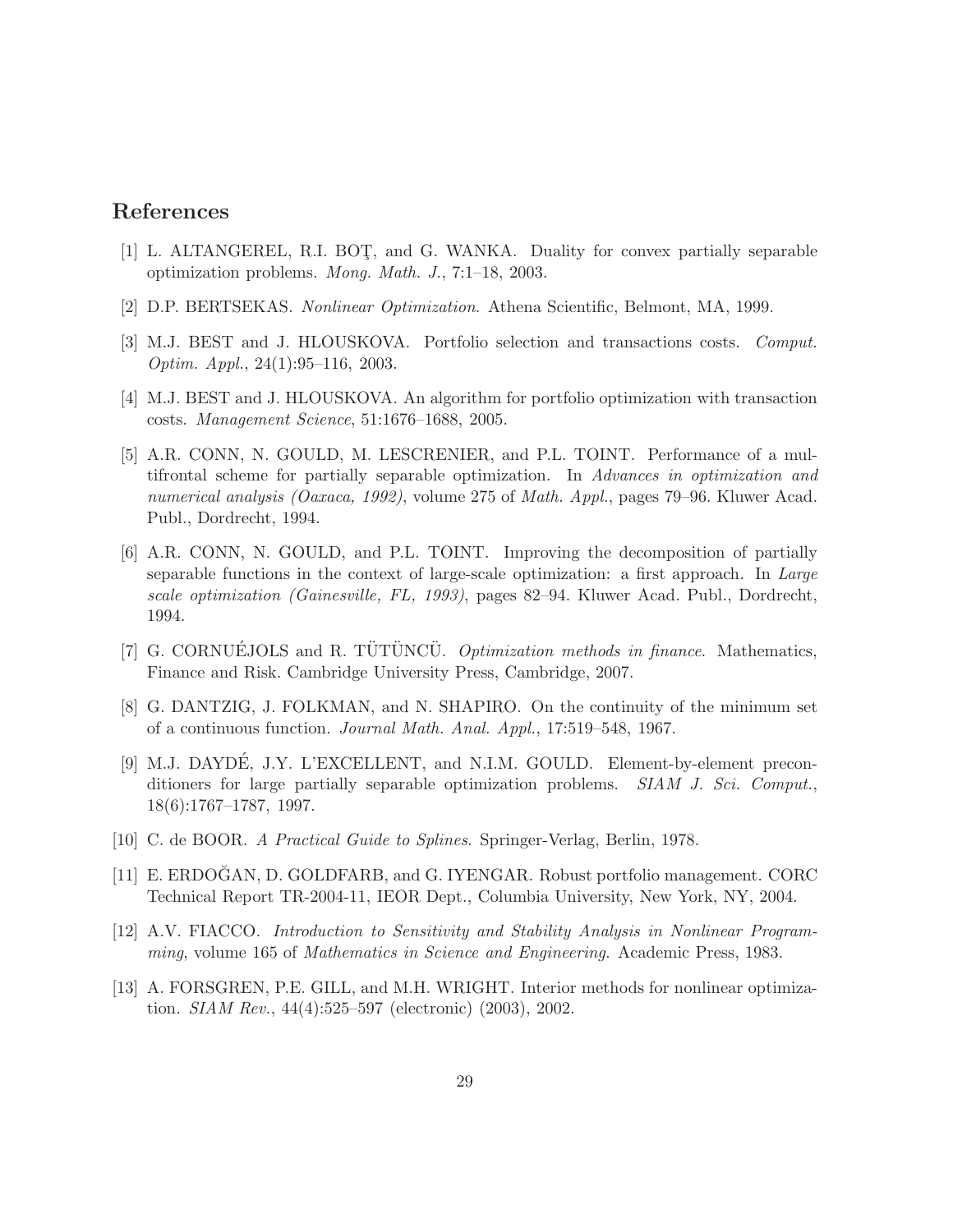- <span id="page-29-11"></span><span id="page-29-6"></span>[14] P.E. GILL, W. MURRAY, and M.H. WRIGHT. Practical Optimization. Academic Press, New York, London, Toronto, Sydney and San Francisco, 1981.
- <span id="page-29-7"></span>[15] D. GOLDFARB and G. IYENGAR. Robust portfolio selection problems. Math. Oper. Res., 28(1):1–38, 2003.
- [16] A. GRIEWANK and P.L. TOINT. Numerical experiments with partially separable optimization problems. In Numerical analysis (Dundee, 1983), volume 1066 of Lecture Notes in Math., pages 203–220. Springer, Berlin, 1984.
- <span id="page-29-8"></span>[17] A.O. GRIEWANK and P.L. TOINT. On the unconstrained optimization of partially separable functions. In M.J.D. Powell, editor, Nonlinear Optimization. Academic Press, London, 1982.
- <span id="page-29-13"></span><span id="page-29-1"></span>[18] T. HASTIE, S. ROSSET, R. TIBSHIRANI, and J. ZHU. The entire regularization path for the support vector machine. J. Mach. Learn. Res., 5:1391–1415 (electronic), 2003/04.
- [19] S.-J. KIM, K. KOH, M. LUSTIG, S. BOYD, and D. GORINEVSKY. A method for largescale  $\ell_1$ -regularized least squares problems with applications in signal processing and statistics. IEEE Journal on Selected Topics in Signal Processing, to appear, 2008.
- <span id="page-29-10"></span><span id="page-29-4"></span>[20] J. KREIMER and R. Y. RUBINSTEIN. Nondifferentiable optimization via smooth approximation: General analytical approach. Annals of Operations Research, 39:97–119, 1992.
- <span id="page-29-2"></span>[21] A. LI and L. TUNCEL. Some applications of symmetric cone programming in financial mathematics. Transactions on Operational Research, 17:1–19, 2006.
- <span id="page-29-5"></span>[22] M.S. LOBO. Convex and Robust Optimization with Applications in Finance. PhD thesis, Stanford University, USA, 2000.
- <span id="page-29-9"></span>[23] M.S. LOBO, M. FAZEL, and S. BOYD. Portfolio optimization with linear and fixed transaction costs. Ann. Oper. Res., 157:341–365, 2007.
- <span id="page-29-12"></span>[24] J.E. MITCHELL and S. BRAUN. Rebalancing an investment portfolio in the presence of convex transaction costs. Technical report, Rensselaer Polytechnic, Troy, NY, 2004.
- [25] K.G. MURTY. Linear Complementarity, Linear and Nonlinear Programming. Heldermann Verlag, Berlin, 1988.
- <span id="page-29-0"></span>[26] M.L. OVERTON. Algorithms for nonlinear  $l_1$  and  $l_\infty$  fitting. In M. J. D. Powell., editor, Nonlinear Optimization 1981. 1982. NATO conference series.
- <span id="page-29-3"></span>[27] A.F. PEROLD. Large-scale portfolio optimization. Management Sci., 30(10):1143–1160, 1984.